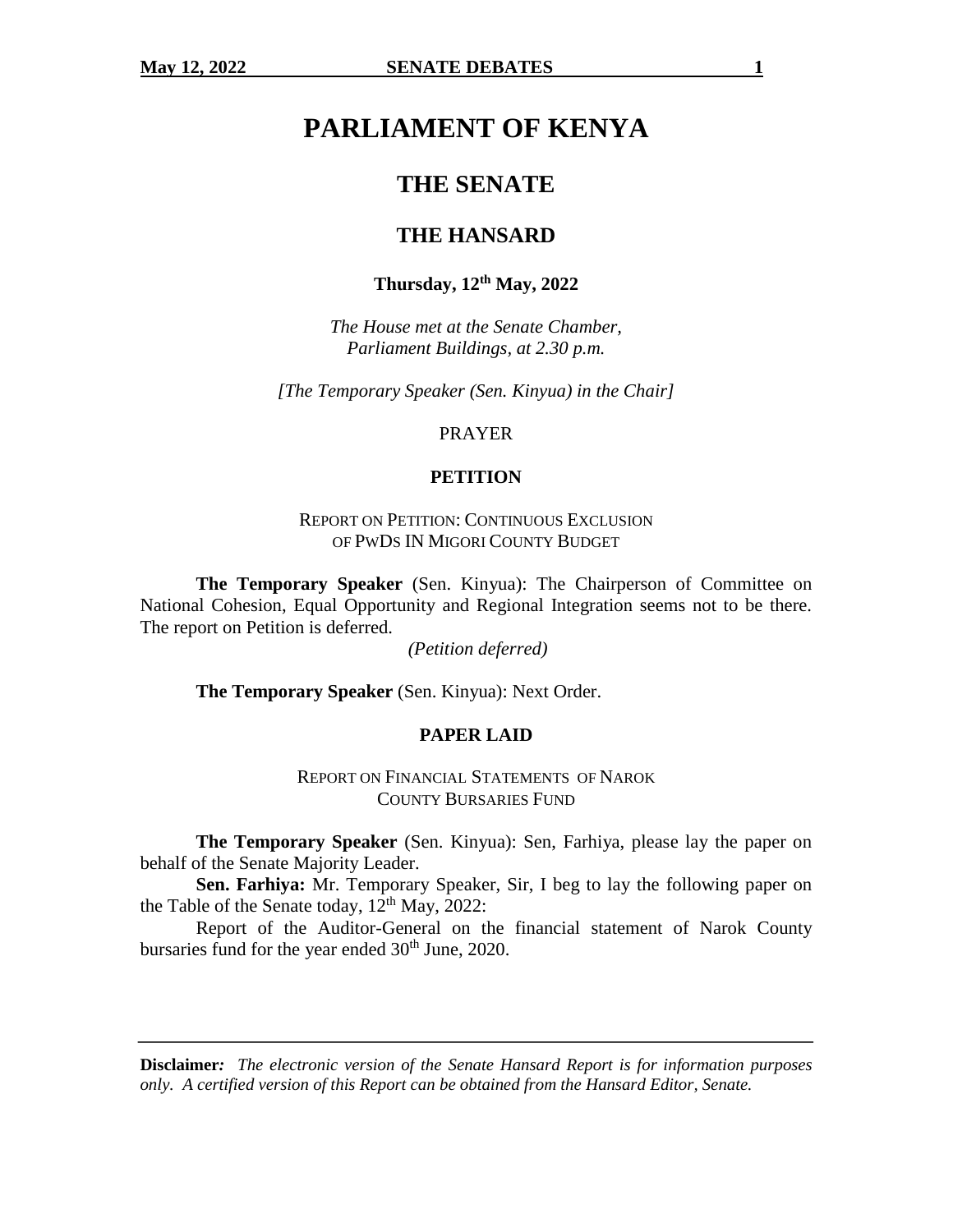*(Sen. Farhiya laid the document on the Table)*

## **COMMUNICATION FROM THE CHAIR**

### VISITING DELEGATION FROM MALIKU GIRLS SECONDARY SCHOOL, KITUI COUNTY

**The Temporary Speaker** (Sen. Kinyua): Hon. Senators, we have communication from the Chair on the visiting teachers and students from Maliku Girls Secondary School, Kitui County.

Hon. Senators, I would like to acknowledge the presence in the public gallery this afternoon of visiting teachers and students from Maliku Girls Secondary School in Kitui County who are on an academic trip.

Hon. Senators, in our usual tradition of receiving and welcoming visitors to Parliament, I extend a warm welcome to them and on behalf of the Senate and on my own behalf, wish them a fruitful visit.

I thank you.

**The Temporary Speaker** (Sen. Kinyua): Sen. Farhiya, please, proceed,

**Sen. Farhiya:** Thank you, Mr. Temporary Speaker, Sir. I wish to join you in welcoming the students from Maliku Secondary School in Kitui County. I assure them that they have a great leader here who represents them in this Senate, Sen. Wambua.

I would like to assure them that the political future of this country belongs to women. I encourage those great ladies seated on the public gallery to make sure that they join political arenas in their future whether as a political person in terms of running for a Member of the National Assembly, Senator in this great House or any other position.

I have a dream that one day, the President of this country will be a woman. We have the numbers and we need to take advantage of that. I guarantee you, ladies, that you have a great opportunity. If you look at the trends of school performances, girls' schools have been doing well. I encourage you to create linkages.

In life, it is the linkages that you make with your colleagues that matters in the future. Ensure that you do not lose your colleagues along the way as you go to universities and to work. Also, you should make sure that you hold each other's hand. The only way women can succeed in this country is if we hold each other's hand.

We have sung about the two-third gender rule for too long. It is high time women decided this is our time and vote for each other. Kindly, encourage your parents to tick on any name of a woman who will be on the ballot paper because she is going to make you very proud. We are tired of all these men that we keep on "recycling." It is time for women leadership in this country, and I see a great future in this country.

**The Temporary Speaker** (Sen. Kinyua): What is it, Sen. Omogeni?

**Sen. Omogeni:** On a point of order, Mr. Temporary Speaker, Sir. Sen. Farhiya, who is my good friend, is doing very well in welcoming our students from Kitui County.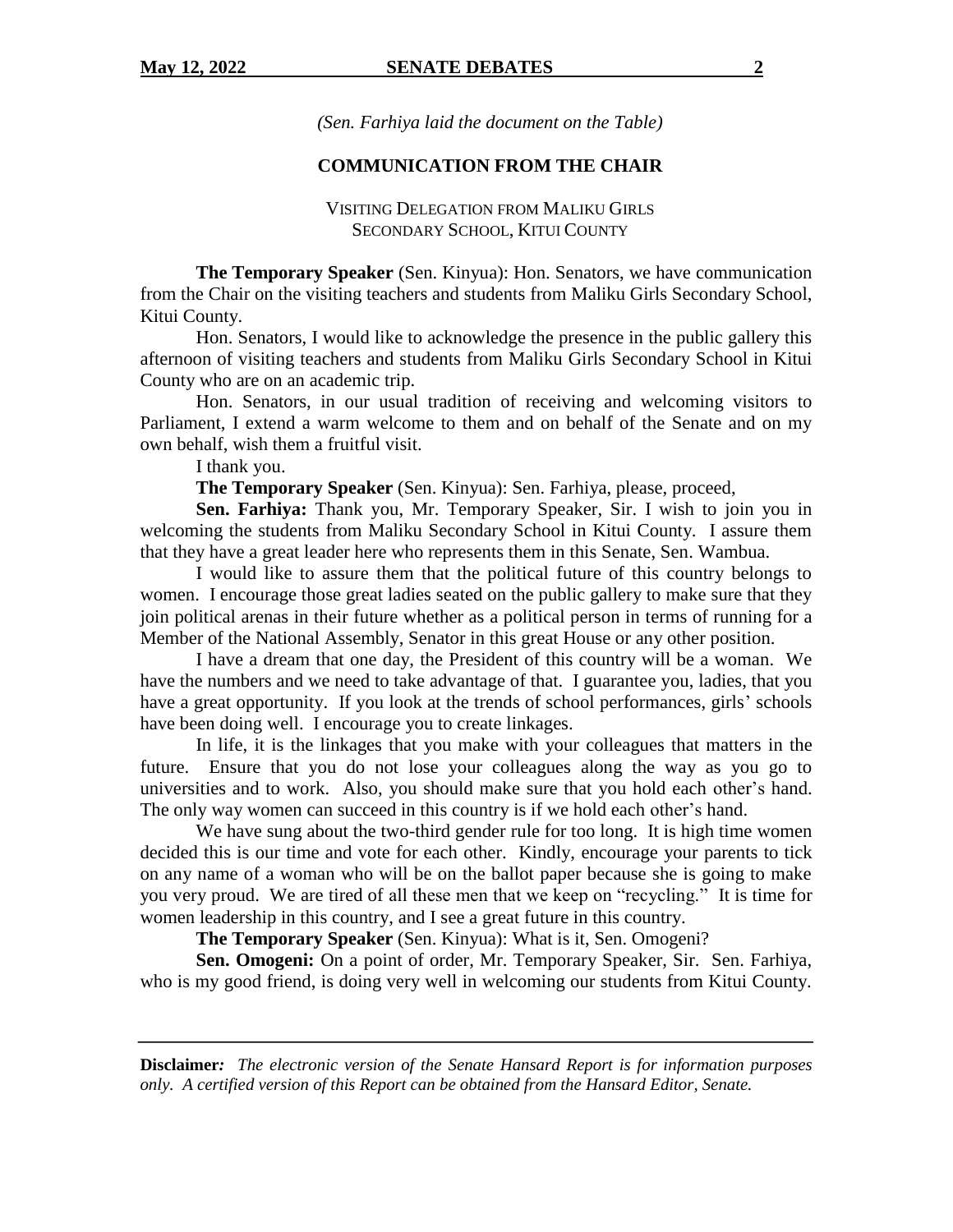However, I want to get guidance from you on whether she is using parliamentary language by saying that: "We are tired of these men we keep recycling".

**The Temporary Speaker** (Sen. Kinyua): Sen. Farhiya, proceed but, please, mind your language because I do not think people are recycled. They are voted in. If a person is performing, then they can be voted for and that is not recycling.

**Sen. Farhiya:** Mr. Temporary Speaker, Sir, some of them do not perform but people keep on electing them. That is why I have a problem with that recycling.

**The Temporary Speaker** (Sen. Kinyua)**:** Order Senator. You cannot doubt the people of Kenya who vote. Performance is accessed by people who vote and not by a person sitting somewhere else. Please, mind your language.

**Sen. Farhiya:** Okay. Let me not pursue that line but I am encouraging Kenyans is to elect the right leaders. The reason I think women will make great change in this country is because---

Our development would have reached a greater height if more women were elected into leadership positions. We have a situation whereby more than 50 per cent of the population does not have a say in the decisions that are made in this country. However, we are still struggling with the issue of two-thirds gender rule.

It is high time women voted for other women. People are talking about two-thirds gender rule. That should not be difficult because we are more than half of this country.

I therefore urge you to encourage the people you have influence over to vote for women for greater change in this country.

I thank you.

**The Temporary Speaker** (Sen. Kinyua)**:** Sen. (Dr.) Zani, please, proceed.

**Sen. (Dr.) Zani:** Thank you, Mr. Temporary Speaker, Sir, for allowing me to join you in welcoming our teachers and students from Maliku Girls High School in Kitui County. This is the Senate of Kenya. I am sure by now, they have already gotten the gist of how we work in Parliament.

We have two Houses of Parliament; the National Assembly and the Senate. The Senate focuses on counties because of the great development that we need as a country and that is devolution.

Through devolution, we hope to devolve socio-economic rights and opportunities to everybody in Kenya, including girls, because their potential is yet to be reaped.

There is so much for the girls in this country. The leadership of this country is waiting for you. You have a step to make in this country. We have made steps in our time and we hope that you will make yours later.

I am happy you are here this afternoon to listen to our debates on various issues. We deal with issues affecting the counties, which include financial management, how money is appropriated at the county level, and how social and economic systems work within the counties.

We lobby for counties to get money. We also do oversight to make sure that monies that go to the counties are used for the various development projects. We make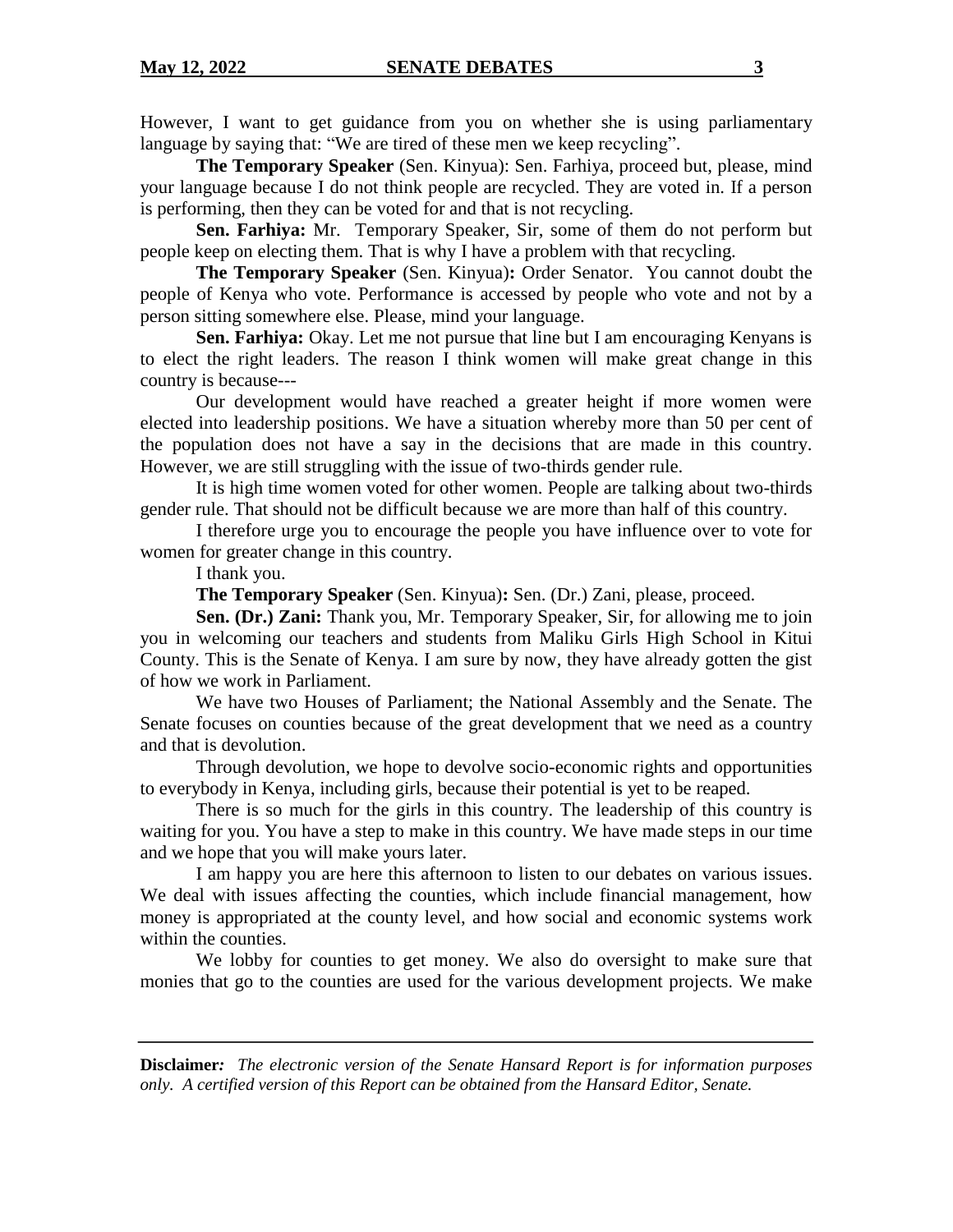sure that the Integrated Financial Management Information System (IFMIS) and managing systems within the counties are working. There is so much that we do. You have a role to play too.

I can tell you the future is bright. I would like to encourage you to study hard so that you build yourself and the nation. Do a good job and God will bless you. I am sure one day, you will stand tall and be proud as a young girl from Kenya.

I thank you, Mr. Temporary Speaker, Sir.

**The Temporary Speaker** (Sen. Kinyua)**:** Sen. (Dr.) Musuruve, the Floor is yours.

**Sen. (Dr.) Musuruve:** Mr. Temporary Speaker, Sir, I would like to welcome the girls and congratulate their teachers for allowing them to visit the Senate. This is a great opportunity for girls to be mentored and know what happens in Parliament.

I would like to encourage girls to work hard in school because they have the time. This is the opportunity you have to decide your destiny. It is through education that you determine how your future will be like.

Some of them will be doctors, legislators and nurses. Some of them will take Kenya to greater heights. That can only be realized through education.

I would like to tell you that girls are now coming out of their shells and even deciding the shape of the families, the nation and the universe. I, therefore, would like to encourage you to work hard so that you become great leaders in this country who are useful to the nation.

Thank you for giving me this opportunity.

**Sen. Wambua:** I thank you, Mr. Temporary Speaker, Sir, for giving me this opportunity to join you and my colleagues to welcome the visiting delegation of students and teachers from Maliku Girls Secondary School.

Maliku Girls Secondary School is one of the girls schools in Kitui County. It is situtated in Kitui Rural Constituency which was recently hived from Kitui Central Constituency in Kisasi Ward.

Mr. Temporary Speaker, Sir, I take this opportunity to welcome the brilliant girls and their teachers to this Chamber. This is where their able Senator, who many people like calling the "Super Senator of Kitui County" deals with issues of devolution and pushes the agenda of funds following functions in Kitui County.

I would like to encourage them and their teachers to continue working hard. It is a school that performs fairly well but there is always room for improvement. Your Senator comes from the same county and went to a school like your school.

I went to Matinyani Boys Secondary School before I joined Moi University. Thereafter, I went to the Catholic University of Eastern Africa (CUEA) before I went to Cairo and later to the United States of America (USA) for studies.

If I have followed that path from a beginning as humble as yours, then there is every reason to believe that these beautiful girls and their teachers can do much better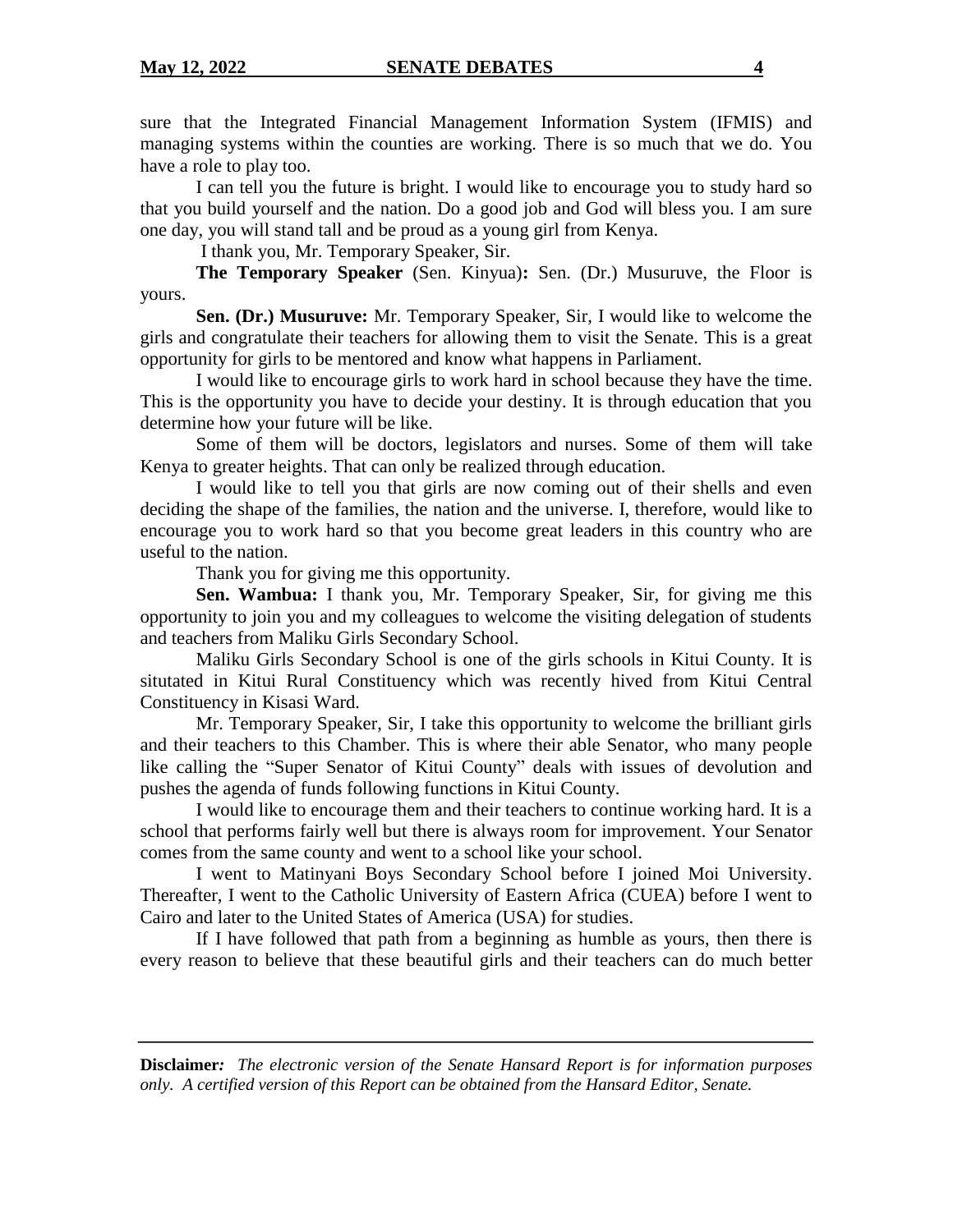than I did and that one day, we will have one of them in this Chamber as a Senator and others serving this country in different capacities.

Mr. Temporary Speaker, Sir, I welcome the girls and their teachers. I will see them behind the tent after this session.

I thank you.

**Sen. Mugo:** Thank you, Mr. Temporary Speaker, Sir, for giving me the opportunity also to greet the students and teachers and welcome them to the Senate.

I agree with what the Deputy Majority Whip, Sen. Farhiya, and all those who have spoken said in welcoming the girls. For many years for me, now almost 30, which I have served in this Parliament, starting from the National Assembly and now the Senate, I have talked about women and girls' advancement.

I moved the Motion for affirmative action in Parliament soon after Beijing Conference for Women. That is how it found its way to The Bomas of Kenya because Parliament passed it and recommended it to Bomas of Kenya under the Chairmanship of Prof. Ghai. That is how the affirmative action found its way to our Constitution.

We should not be ashamed to speak and to say that the time is ripe for women to hold high positions in this country. There is no harm. I do not think Sen. Farhiya spoke anything derogatory by saying it is time we also elected women to high positions.

When I was first elected in Dagoretti Constituency in 1997, when my husband wore a cap supporting me, "are we going to elect a woman? What can a woman do for me?" That was the mentality then. Sen. Farhiya is saying that is not the mentality anymore. Women must get up and support other women.

If we do that, we can win any seat in this country. You are not saying that the men will not be the presidents, but we want also women to share and be presidents sometimes. That time is now. Of course, we do not have a woman who is competing at the moment but I emphasis what Sen. Farhiya said.

We have parliaments in Africa such as Rwanda where women are majority in the Cabinet and they are many in the National Assembly. We have seen Scandinavian countries, which have majority women leaders even to the highest office being highly developed. Sen. Farhiya was saying that women are development conscious. We should have a mix of leadership.

We are hoping that even *Azimio la Umoja* will see sense to this and have a woman for the Deputy President. We stand with that. We have hon. Martha Karua who is doing very well and has served a long time in the Government in very high positions. We support but we are not saying the men should not. We should not be mistaken for that. Welcome.

I encourage you that you can reach any height. I have worked with your Governor in Parliament and in Cabinet for a long time. You have a good role model just next door. We thank your Senator who stands with you and that is how you found your way here. I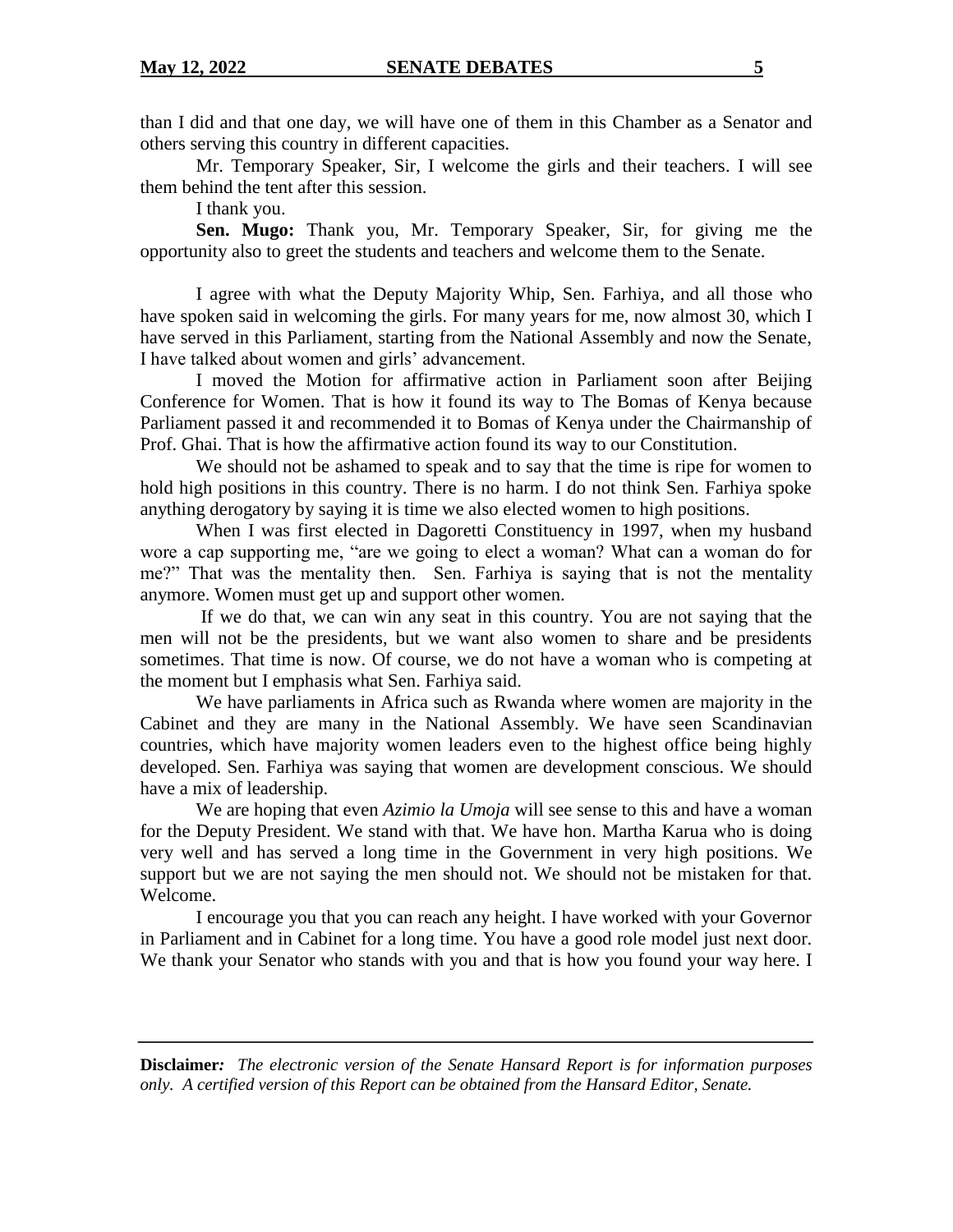hope you will take home something to the other girls. Work hard, do well. We have seen girls leading in the exams these days. Karibuni, and we stand with you.

Thank you.

*(An. hon Member spoke off record)*

I am sorry I should have also thanked the teachers. I have addressed the girls so much. Without the teachers, we will not be here and you, girls, would not be here. Thank you, teachers. Teaching was my first job. I am a trained teacher. I therefore know how hard the work teachers do is.

**The Temporary Speaker** (Sen. Kinyua): Sen. Mugo, you can proceed with your personal statement.

#### **PERSONAL STATEMENT UNDER S.O. 53**

#### GRATITUDE TO THE HOUSE

**Sen. Mugo:** Thank you, Mr. Temporary Speaker, Sir. I wish to make a personal statement under Standing Order No 53, in order to express my gratitude to this House.

I thank hon. Members, Hon. Speaker, Board of Management and the staff for standing with me following the sad passing on of my dear husband, Amb. Nicholas Murathe Mugo. This is the first time I am coming to the House in this new year. It is still new to me.

I first thank the Speaker, Hon. Lusaka, for personally attending the memorial service of my husband and the Deputy Speaker, Sen. (Prof.) Kamar who also came to our house several times.

Though not in this House, the Speaker of the National Assembly personally visited me the same evening when my husband passed on. I personally thank our Acting Deputy Majority Whip. She came home and I know she organised a lot here because many of Members sent her to my home to console and also to bring some material support.

I thank all the hon. Members for the great contribution to support the expenses, prayers and visits, for those who came personally. I cannot really thank you enough.

I thank the Senate Board of Management, led by the very able Clerk of the Senate who is also the Secretary to the Parliamentary Service Commission. He led a delegation to the house and I was very touched. I also thank our many staff members, Secretariat and our Standing Committee on Health, of which I am a member for visiting us. I cannot thank you enough.

Although I have not been coming physically, I have been attending *via* Zoom. I wanted to come and give my thanks personally to all of you.

Mr. Temporary Speaker, what touched me most is to see all of us. People think that we are divided. Those who are in different camps, those who are in *Azimio la Umoja*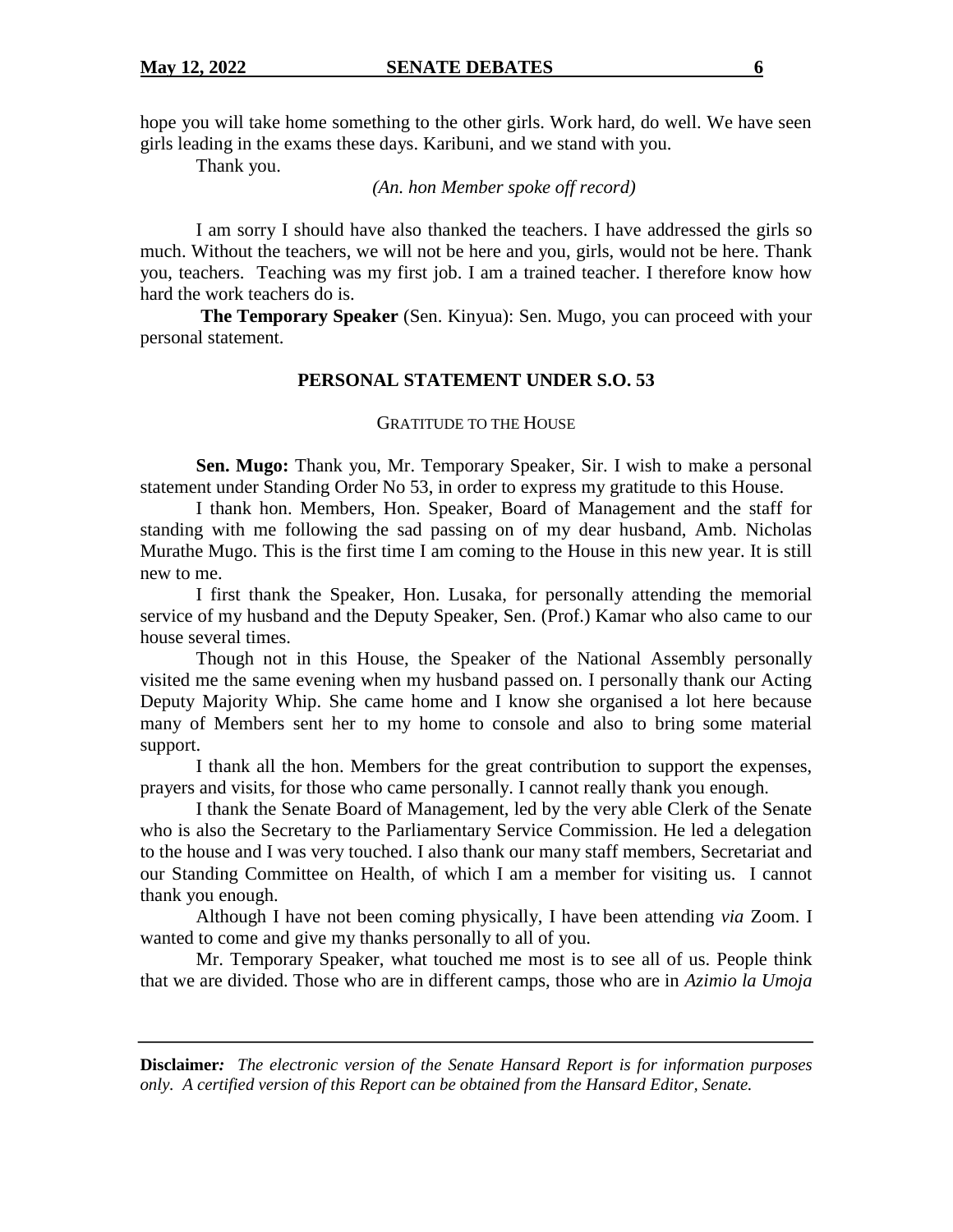One Kenya Alliance and *Kenya Kwanza,* which we used to call "*Tanga Tanga",* all supported us.

Kenyans should see that we do not need war because of elections. We should not have people fighting out there in Kenya because they support different presidential candidates. We are together here in the leadership of the House.

I went through this difficult time when my husband passed on and all of you supported me. Therefore, I really thank you, and I hope Kenyans can take that.

We know that elections come and go. We are Kenyans and friends. We should not fight because you do not support the presidential candidate that I support. Kenya is one and much more important than any one person. Kenya is our country. We will not have another country. We should not burn it with passion. I believe it will be peaceful because so far, it is going on well.

I urge our people not to have any division even after elections or announcement of election results. Nothing should divide the people or call them out for anything. Let us keep Kenya safe and peaceful the way it has been because we are like an island of peace. We know that our neighbors have been in turmoil but God has blessed us, Kenyans, with peace. Let us maintain that peace.

Young people, we keep on saying you are leaders of tomorrow. However, you are leaders of today because tomorrow is today. We decide today what tomorrow will be. Think of the country. The young people should not be used for mischief or to organize rowdy behaviour when somebody else you do not like comes to campaign in your area.

When out there, welcome everybody and listen to them, then make your decision. Do not fight your friend just because he supports somebody else. That is democracy. If we want Kenya to remain democratic, then we must give space for differences when it comes to politics but not to fight.

When you go back to Kitui, convey our greetings especially to the Governor and the leadership. I thank you, Mr. Temporary Speaker, Sir, for this opportunity.

**The Temporary Speaker** (Sen. Kinyua): Thank you, Sen. Beth Mugo.

Proceed, Sen. Orengo.

**The Senate Minority Leader** (Sen. Orengo): Thank you very much, Mr. Temporary Speaker, Sir.

I also rise to welcome the students from Maliku Girls Secondary School from Kitui. It is good that their distinguished Senator is here; the bishop who is one of the very hardworking Senators in the Senate.

I will follow the footsteps of Sen. Beth Mugo and ask the students to pass our regards to the people of Kitui. People do not know that when I started my legal practice, I used to do a lot of my work in Machakos and Kitui. I went to many courts in Kitui, Machakos, Makueni and the entire Ukambani region.

At that time when I started practicing in Kitui, Machakos and Makueni, just like in any other parts of the country, there were very few people in that region belonging to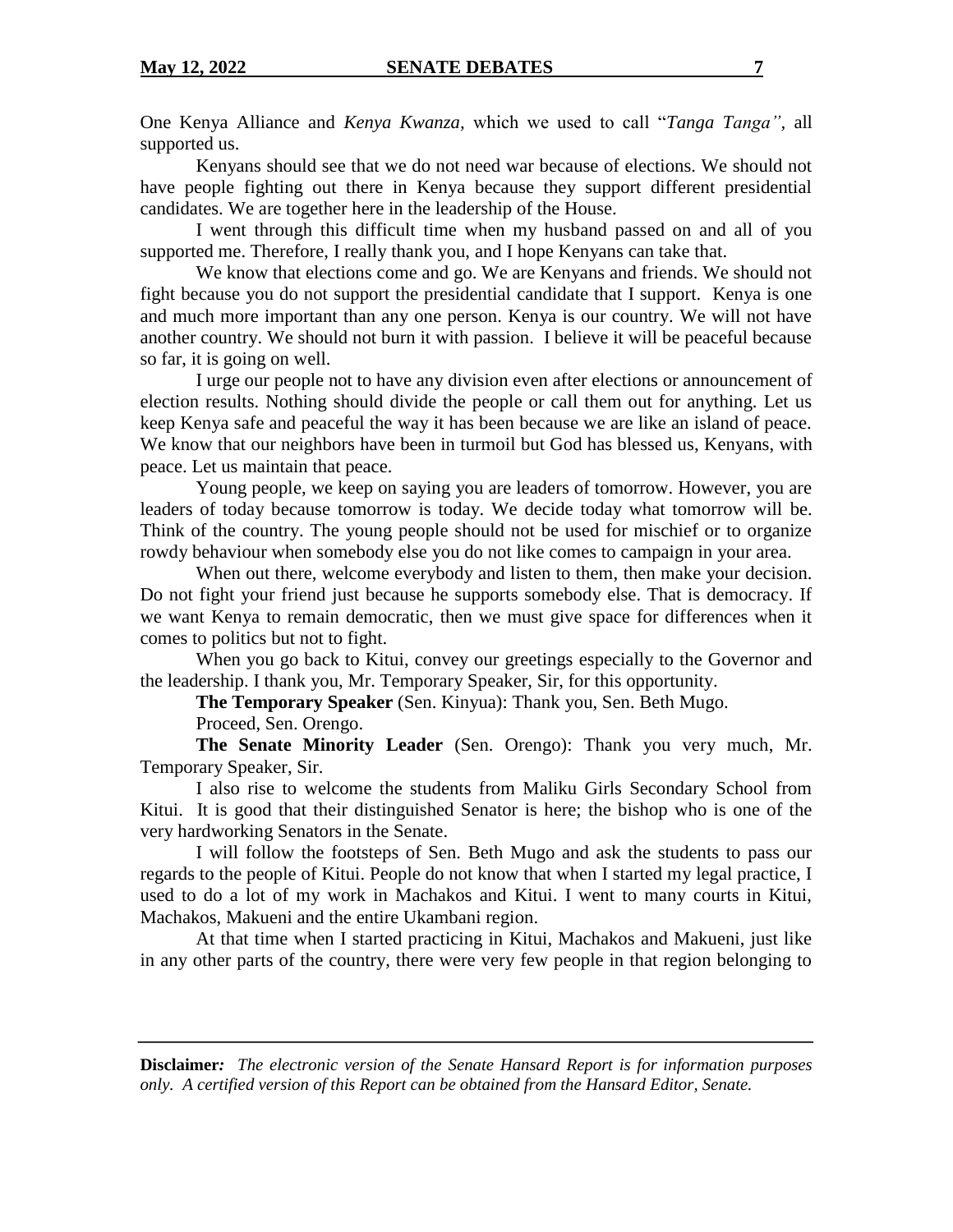the profession. You would go to the court room and there would hardly be any women who were practicing as advocates or sitting in the Bench.

However, right now, the situation is different. Some of the most senior lawyers, celebrated lawyers in Kenya have come from that part of the country, Ukambani as a whole, particularly Kitui. Kitui has produced two Chief Justices of the Republic of Kenya, which is not a mean achievement.

Right now, one of the lady governors in the country, Governor Charity Ngilu is in office in Kitui. We did a lot of good work with her in the fight for democracy and change in the country.

I would want to encourage the students from Maliku Girls Secondary School that the future is great particularly for women. If you look across the world now, some of the countries you never thought would be led by women, are now being led by women. They are producing some of the best leaders in the world.

In the whole of the Scandinavian region, governments are led by women including currently in Sweden. If you go to Asia, constantly, leaders that are being elected in many republics in that part of the world are women. So, the future is great for those of you who will work hard.

In Kenya, we have got a Constitution that recognizes the rights of everybody. In this Parliament, a lot of you now know that there have been complaints there. In fact, there was a Petition to the Chief Justice that the Houses of Parliament are not properly constituted and that we should not have more than one-third of any gender in any of the Chambers of Parliament. Up to now, we have not achieved that goal. It is a constitutional obligation and a goal, which has not been met.

Even the political parties now are faced with the problem of trying to ensure that the candidates who offer themselves to run in the next elections comply with the provisions of the Constitution. That will enable more women to participate in law making because they constitute majority if I may aver and assert that they are actually the majority in the country as opposed to men.

I wish you well and hope that you finish your study and exams whenever you will be taking them, come out with flying colors and be able to serve the country Kenya. I hope one of you will have another occasion to come back here as Senator or Member of the National Assembly, or Speaker of the National Assembly or Senate. All that is within your reach if you work hard.

Mr. Temporary Speaker, Sir, let me also take this opportunity to comment. I know I have no right to comment on a personal statement but I am deeply touched with the Statement, which has been made by Sen. Beth Mugo.

I am deeply touched by that Statement and I am glad that you are making that Statement when the young students are here. I am very proud of you, Sen. Beth Mugo, because of what you have done to this country. Sometimes people do not read history correctly, that in the fight for democracy and putting Kenya where it is, you played a role that is beyond comparison.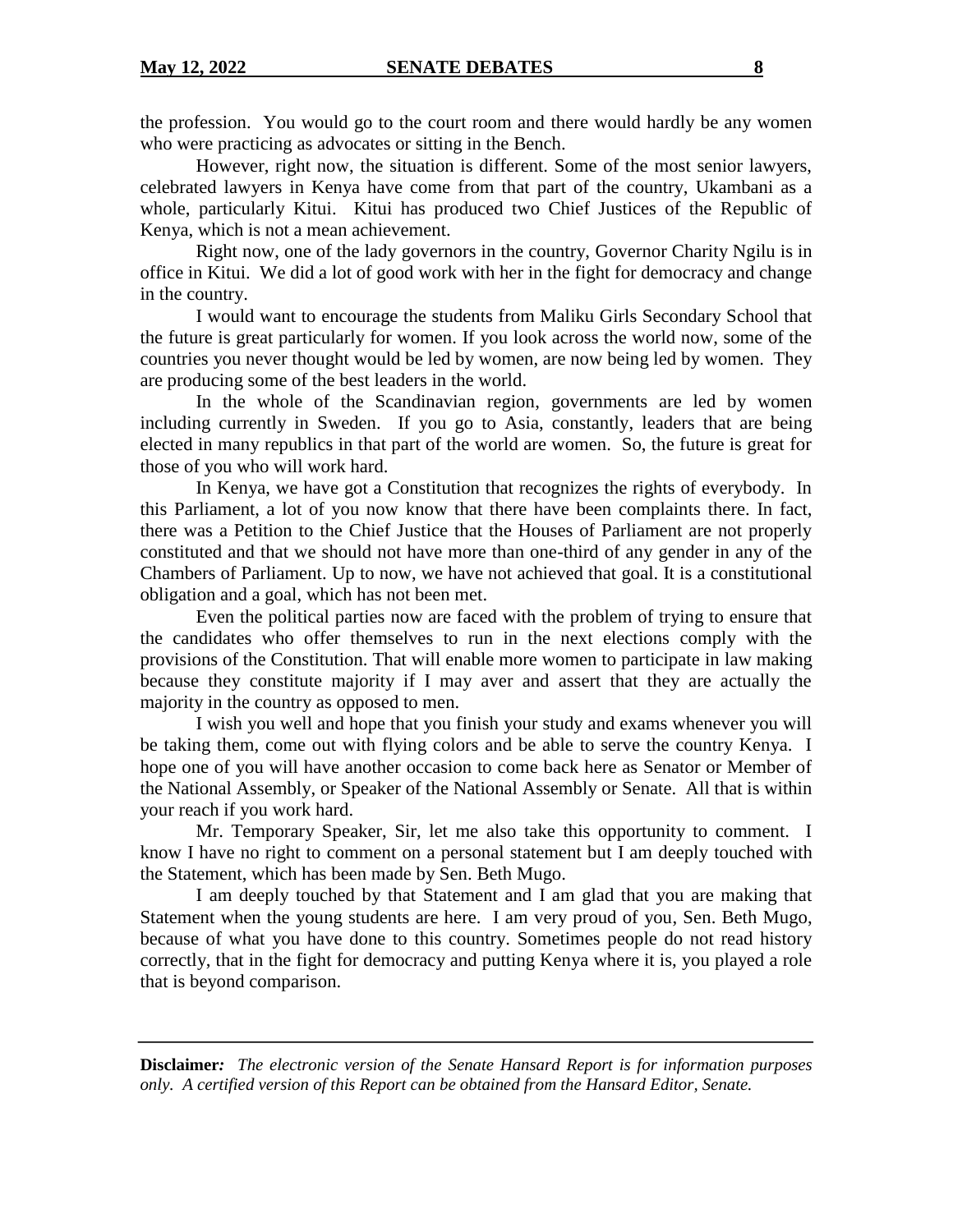Despite your situation in life, you went out there to the trenches when occasion demanded. When it was a matter of arguing out in meetings and rallies, I can tell you that deep down in my heart among the people that I will always remember for making Kenya what it is, it is you Sen. Beth Mugo. I know that was possible because of your departed husband; a true gentleman.

Mr. Temporary Speaker, Sir, normally, when you look at somebody and end up calling them a gentleman, it requires you to do a thorough examination. Many men in this country are not gentlemen and they have bad manners. They are not distinguished and do not have table manners.

They also do not know what to say and where to say it. They do not want to lead a society in a distinguished way like Amb. Mugo did. He was one of the first few ambassadors we had in this country. I know that it is because of him that it was possible to have Sen. Mugo to be in our midst, to join the struggle and change this country to what we want it to be.

I like your remarks at the end. When you say Kenya is bigger than all of us. Sometimes, we speak as if Kenya is there for people to burn. You cannot burn this country because it belongs to its citizenry. The sovereignty of this country is on the people of Kenya. Therefore, whatever we do in our politics, at the end of the day, we should stand for each other as brothers and sisters under one God and one single, sovereign nation called Kenya.

I hope students today will remember this occasion when Sen. Mugo uttered those beautiful words and comments on what Kenya should be. You should go back to Kitui County knowing there are no borders in this country. Although we have counties, we are one country, which we must defend and act in the interest of this country to the end.

Therefore, Sen. Mugo, I hope you continue to be strong and serve this country in the manner you have. I am grateful for giving me time to make those few remarks.

**The Temporary Speaker** (Sen. Kinyua): Thank you, Sen. Orengo.

Sen. M. Kajwang', proceed.

**Sen. M. Kajwang':** Mr. Temporary Speaker, Sir, allow me to take a minute to join you in welcoming the girls from Maliku Girls Secondary School; a powerful school from Kitui County.

Allow me to also congratulate the Senator for Kitui County for being a good role model. If the Senator was not a good role model, they would not have chosen to come to the Senate. I know that the schools in my county would choose to come to the Senate, to come and see their Senator in action. They would come and see Sen. Orengo and Sen. Poghisio.

This is to these young girls who at this point, are trying to figure out what they are going to do in life. I would like to encourage you that nothing is impossible. Gender should never hold you back. Many years ago, Plato said that women and men are all equal given the same opportunities.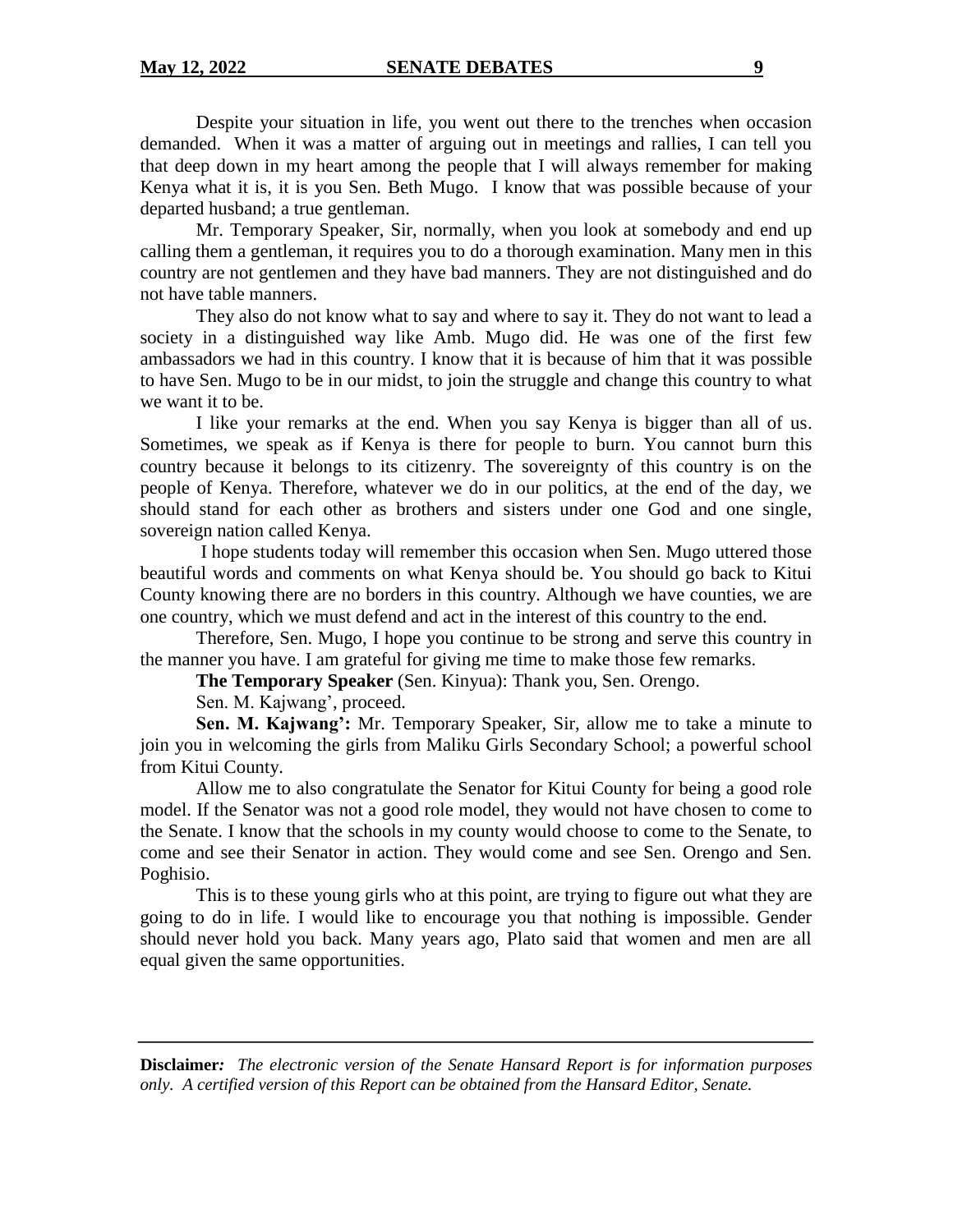Unfortunately, in this country, women have been left behind for far too long. This is why we do not talk about equality but equity. We must make sure that the girl child is bootstrapped and is supported to catch up with the boy child.

I wish you well in your examinations. I also pray that in future, some of you will be sitting in this Chamber, not just as mere mortals but as the Speaker and as the leadership of this House. Since Kitui County was among the first counties to elect a female Governor, I also pray that one girl from Maliku Girls Secondary School will one day be the Governor of the great Kitui County.

**Sen. Wambua:** On a point of order, Mr. Temporary Speaker, Sir.

**The Temporary Speaker** (Sen. Kinyua): What is it, Sen. Wambua?

**Sen. Wambua:** Thank you, Mr. Temporary Speaker, Sir. I do not know why Sen. M. Kajwang' is anxious about my point of order.

I have heard Sen. M. Kajwang', the super Senator of Homa Bay County and a man we respect, say that the girls from Kitui County should aspire to come to this House. That is a good thing. However, he says they should not aspire to come here as mere mortals. They should come here as Speakers and Majority leaders.

Is it in order for the Senator of Homa Bay County, to refer to the rest of the Senators seated in this Chamber as just mere mortals?

**The Senate Minority Leader** (Sen. Orengo): On a point of information, Mr. Temporary Speaker, Sir.

**Sen. M. Kajwang':** Mr. Temporary Speaker, Sir, I choose to be informed by Sen. Orengo.

**The Temporary Speaker** (Sen. Kinyua): What is it, Sen. Orengo?

**The Senate Minority Leader** (Sen. Orengo): Sen. M. Kajwang' was right. The Senator of Kitui County is going home in July whether he likes it or not. If he was not a mere mortal, he would perform a miracle to stay here. To that extent, Sen. M. Kajwang' was justified.

**Sen. Cheruiyot:** On a point of order, Mr. Temporary Speaker, Sir.

**The Temporary Speaker** (Sen. Kinyua): What is it, Sen. Cheruiyot?

**Sen. Cheruiyot:** Mr. Temporary Speaker, Sir, Sen. M. Kajwang' is right. He is right to the extent that he does not know that since Sen. Wambua was appointed to a panel otherwise known us eminent persons, maybe he has begun confusing eminence and being supernatural. He needs to know that even if he sits in the selection panel, he is still a mere mortal.

**Sen. M. Kajwang':** Mr. Temporary Speaker, Sir, the Constitution says that leadership is an opportunity, not to rule but to serve. Sitting here even though we have that big stature of being Senators, we should not be bigger than the people we represent. In my political formation, we have members and eminent members where the Senator for Kitui County falls. George Orwell said, not all animals are equal.

May I encourage the girls using the example of Sen. Mugo. I will avoid commenting on the personal Statement. Sen. Mugo spoke here as softly as she spoke and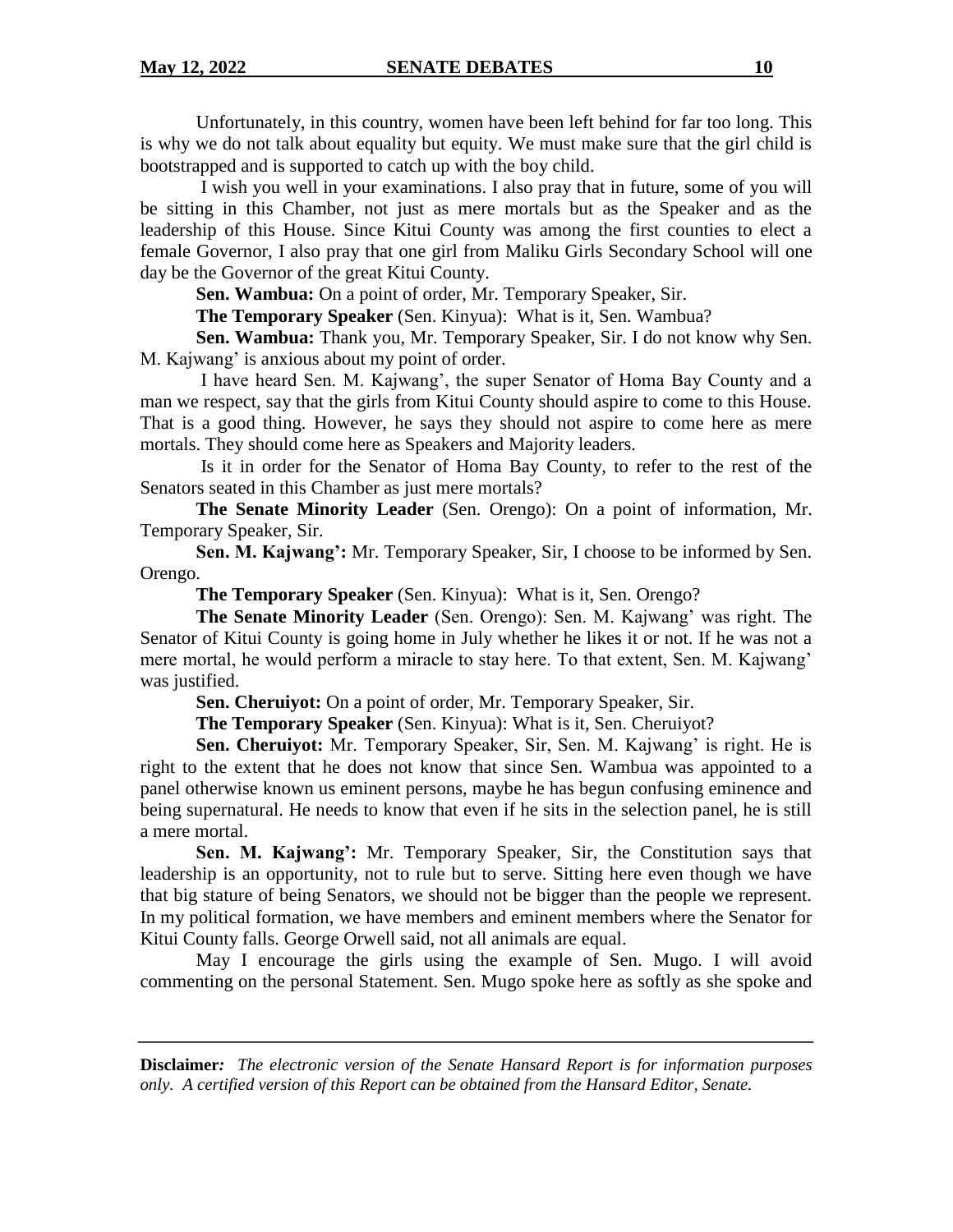many of you might not recognize her. She was first elected to Parliament in 1997 as the Member for Dagoretti South Constituency. This followed a lifetime of commitment to multi-party system, democracy and opening up of the democratic and political space in this country.

Many people want to jump in when things are ready. Sen. Mugo did not wait to jump in when things were ready.

**Sen. (Dr.) Ali:** On a point of order, Mr. Temporary Speaker, Sir.

**The Temporary Speaker** (Sen. Kinyua): What is it, Sen. (Dr.) Ali? You are not on record.

**Sen. (Dr.) Ali:** Mr. Temporary Speaker, Sir, the Senator is not in order because he does not know when Sen. Mugo came to Parliament. She did not come in 1997. Rather, she came earlier than 1997. If I am not wrong, it was 1992.

**The Temporary Speaker** (Sen. Kinyua): Sen. Mugo, proceed.

**Sen. Mugo:** Mr. Temporary Speaker, Sir, I would like to clarify. My friends, I came to Parliament in 1997. However, in 1992, I was involved in the creation of the multi-party system, which is what Sen. Orengo was referring to. I was a founding member of the Democratic Party (DP), the late President Kabuki's Party. I served in the first executive of the Party.

It looked like I was already in Parliament. I competed for Member of Parliament (MP) seat in 1992 in Dagoretti South. I was not lucky at that time. After I was elected, I won the consecutive elections.

**Sen. (Dr.) Ali:** Thank you, Mr. Temporary Speaker, Sir. I stand guided. I was also elected in 1997.

**The Temporary Speaker** (Sen. Kinyua): Sen. (Dr.) Ali, I had not given you the Floor.

**Sen. (Dr.) Ali**: I have been given the microphone.

**The Temporary Speaker** (Sen. Kinyua): Yes, not the Floor.

Please, proceed.

**Sen. (Dr.) Ali**: Thank you, Mr. Temporary Speaker, Sir. I was elected in 1997. When I came to the House, I was a *kurutu,* but she was already active. So, as far as I am concerned, she was elected earlier.

I stand guided.

**Sen. M. Kajwang'**: Mr. Speaker, Sir, if I had your powers, I would throw out the Senator for Wajir for misleading the House and for being uninformed in the eyes of the girls from Maliku Girls.

The point I was trying to make to the girls before the Senator for Wajir exhibited his abilities, is that Beth Mugo was the Assistant Minister for Education around the time free primary education that we enjoy today and which we think can be improved upon, was introduced.

Beth Mugo was an Assistant Minister for Health at some point in her life. She was a substantive Minister for Health. They are the ones who brought in reforms that have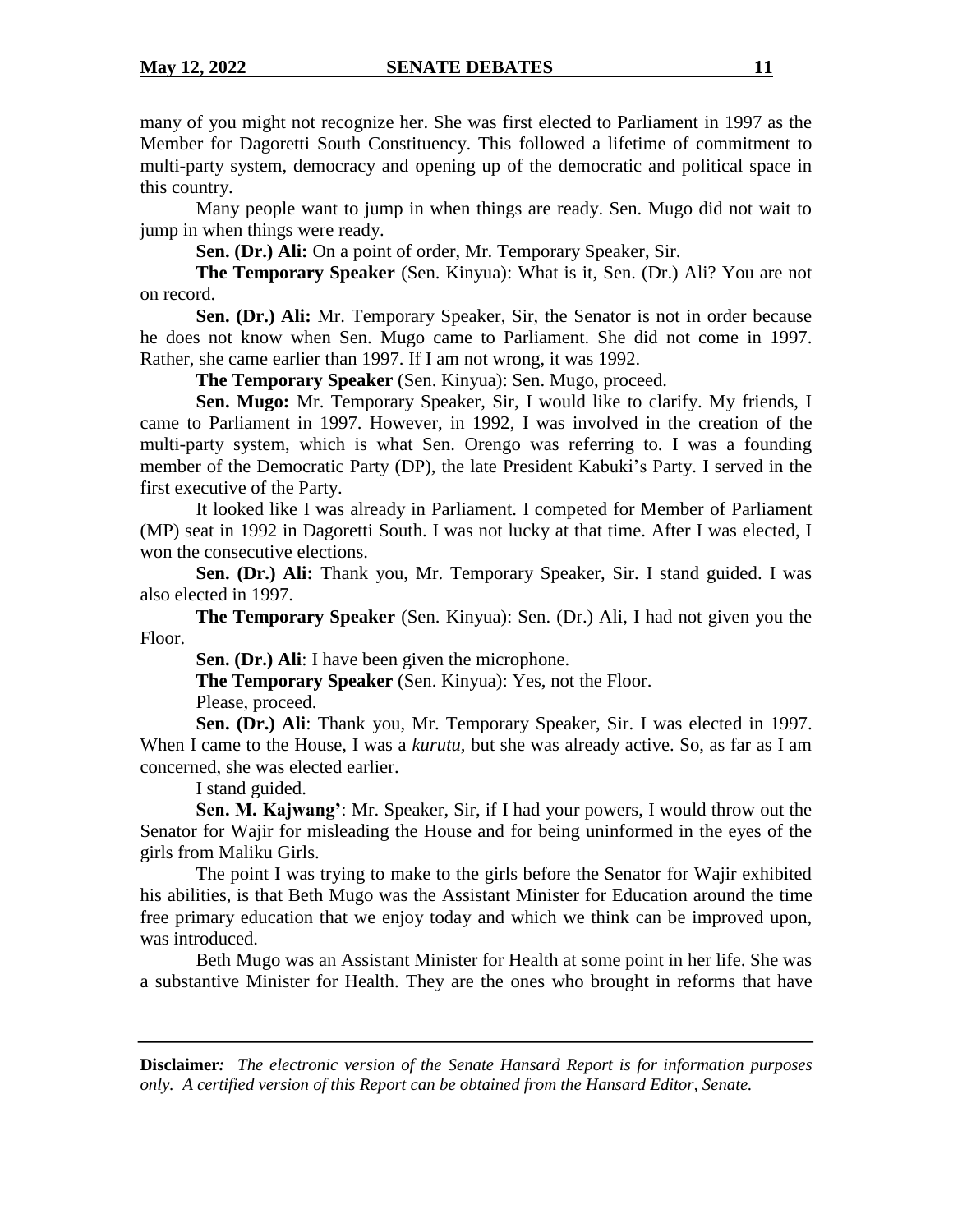given rise to universal and free healthcare that we talk about and believe that can be made better.

Ladies from Maliku girls, it is possible for you to be great leaders in this Republic. You have strong role models. A few days ago, we visited Silicon Valley. The challenge was why is it that we do not have a lot of female leaders at Silicon Valley? There were two issues. One was lack of role models and the other was the fact that girls were not being encouraged to study science and technology related courses.

The issue of lack of role models should not apply to the girls from Maliku. In this House, you have Beth Mugo as a role model. In your county, you have your governor as your role model. You have many female role models who have transcended and gone beyond the glass ceiling that is usually set for girls.

When it comes to Science and Technology, I encourage you that you can come to this House not as a lawyer or because you studied some other disciplines that are related to law making. You can come in as engineers. We have doctors like the Senator for Wajir, who has demonstrated his knowledge of history. He is a medical doctor in this House.

We have young people like Sen. Cheruiyot who is an accomplished person within the digital and information technology space. Let me finalize by saying that in the Public Gallery, we also have the principal of a school in my county called Father Tillen Secondary School. Principal Martin Opere has also come to see how the Senate works. I know it is your duty to recognize visitors.

I want to encourage the principal, who is representing the Kenya Secondary Schools Heads Association (KESSHA) and is their leader in Homa Bay County, to go back and congratulate his fellow teachers for doing a good job.

Homa Bay faces peculiar challenges when it comes to the dropout rate of the girlchild. However, Father Tillen Secondary School is one of the schools we established in Mbita Town to ensure more girls are able to attend school despite the other difficulties they face on a day to day basis arising from the fish trade and other pressures of Mbita Town.

I want to encourage Sen. Mugo. In the Book of Luke, when Jesus healed 10 people, only one came back to say thank you. Sen. Mugo, I am touched that you have taken your time to come back and thank the Senate for standing with you.

At the end of the day, we must reflect on the words of Leo Tolstoy who asked, "how much land does one need?" At the end of the day, when our work on earth is done, just as we saw Mwai Kibaki and Amb. Nicholas Mugo buried in a solemn manner, what matters is how we have touched the lives we have left behind. It does not matter how much you have accumulated or acquired.

I appeal to those with an insatiable greed for public resources that at the end of the day, the amount of land we need is six feet wide and six feet deep.

Thank you, Mr. Temporary Speaker, Sir.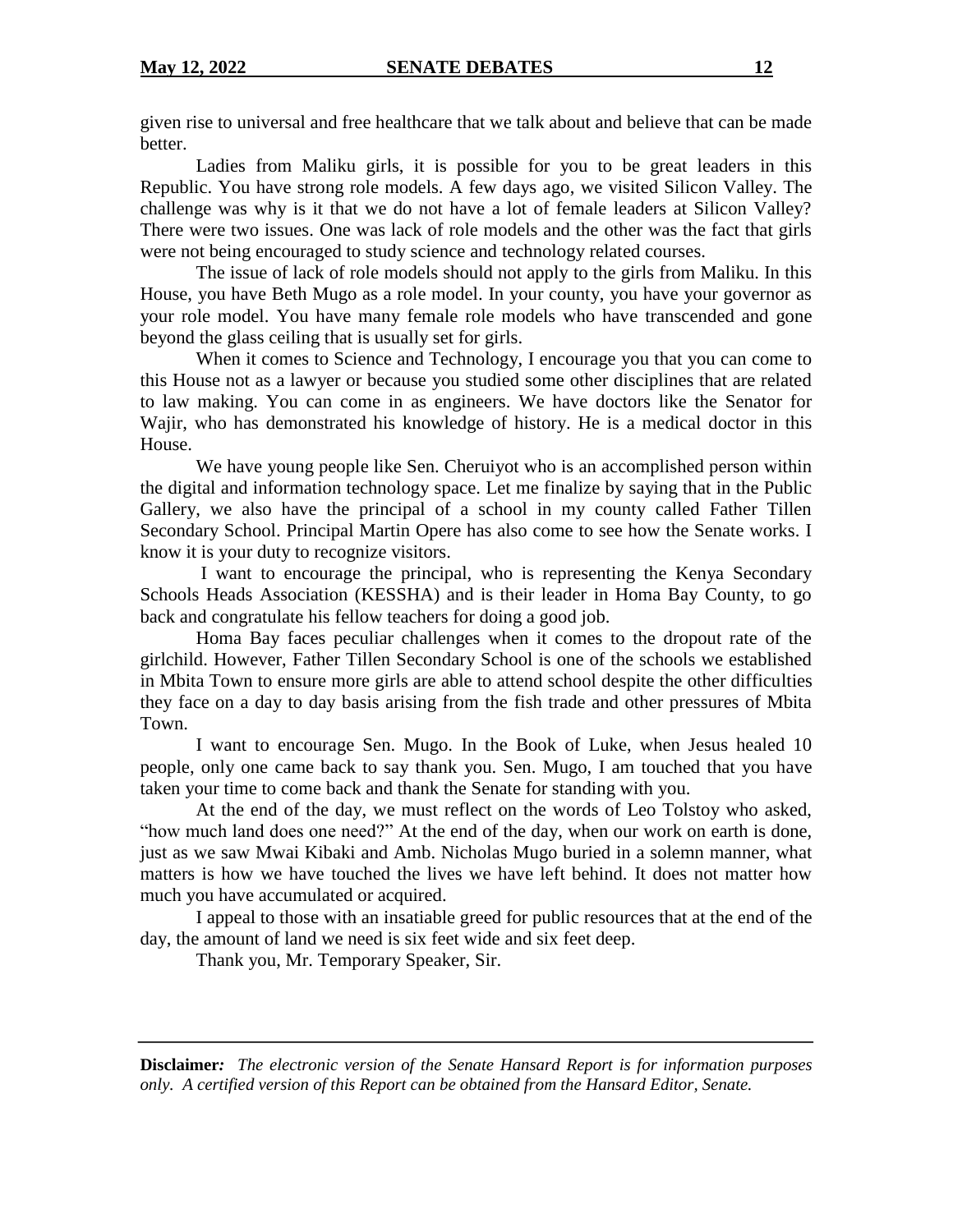**The Senate Minority Leader** (Sen. Orengo): On a point of order, Mr. Temporary Speaker, Sir.

**The Temporary Speaker** (Sen. Kinyua): What is it, Sen. Orengo? I hope you are not commenting on what---

**The Senate Minority Leader** (Sen. Orengo): I wanted you to allow me correct a statement that I made that Sen. Wambua is going away in July. That was not accurate. The way I see things in Kitui, he is likely to come back here.

I wanted the students to go away knowing that their Senator is coming back.

**The Temporary Speaker** (Sen. Kinyua): I thought you had said he is going back to the county to do some oversight and then he comes back. That is what I thought and that is why I did not correct you.

Sen. Cheruiyot, proceed.

**Sen. Cheruiyot**: Thank you, Mr. Temporary Speaker. I did not know that Sen. Orengo can scare Sen. Wambua that much. He has harassed him to the point that the Senate Minority Leader has to retract his wrong prediction. It is not the right one.

This is a very beautiful scenery. It is good to have students back in our Gallery after the Covid-19 break and the things that happened. We had missed such sceneries that occasionally remind us that the work we are doing here is only for such a short time. There is a generation looking up to us, as leaders, to do the right thing for the country. Given the very nature of politics, if you stay for too long and do not do the right things, in a few years, many of these young beautiful girls will be challenging us for these positons. I believe they will do a better job than most of us.

It is a good scene to have them back. I appreciate that they have taken their time to visit us here at the Senate of the Republic of Kenya. It is not a very beautiful scenery today because there are only two female Senators. In terms of staff, this House is made up of members of staff and Members of the House. There is almost a balance.

While Sen. Kajwang was giving a great tribute to Sen. Mugo, for being a good example that the young girls can follow, I thought about the staff seated here including our Deputy Clerk, Miss Eunice Gichangi. She is a good example also to the students as well. I do not want to get deep into the politics of the institution, but that is at the heart of the leadership of the institution. She is only one office below the highest office you can achieve as a staffer of Parliament. That is a good example that there are many women you can look up to as young girls as you visit and interact with our members of staff and Members of Parliament.

It is a beautiful scenery. I know the infatigable Senator from Kakamega, Sen. Shiyonga, is also a good example. She has set a good track record. She is well celebrated back at home. I have seen her campaign in Kakamega. I get to watch her videos and the things she says. People appreciate the work that she has done previously in her stint at the County Government of Kakamega and now as a nominated Senator. She is a good role model to the young girls.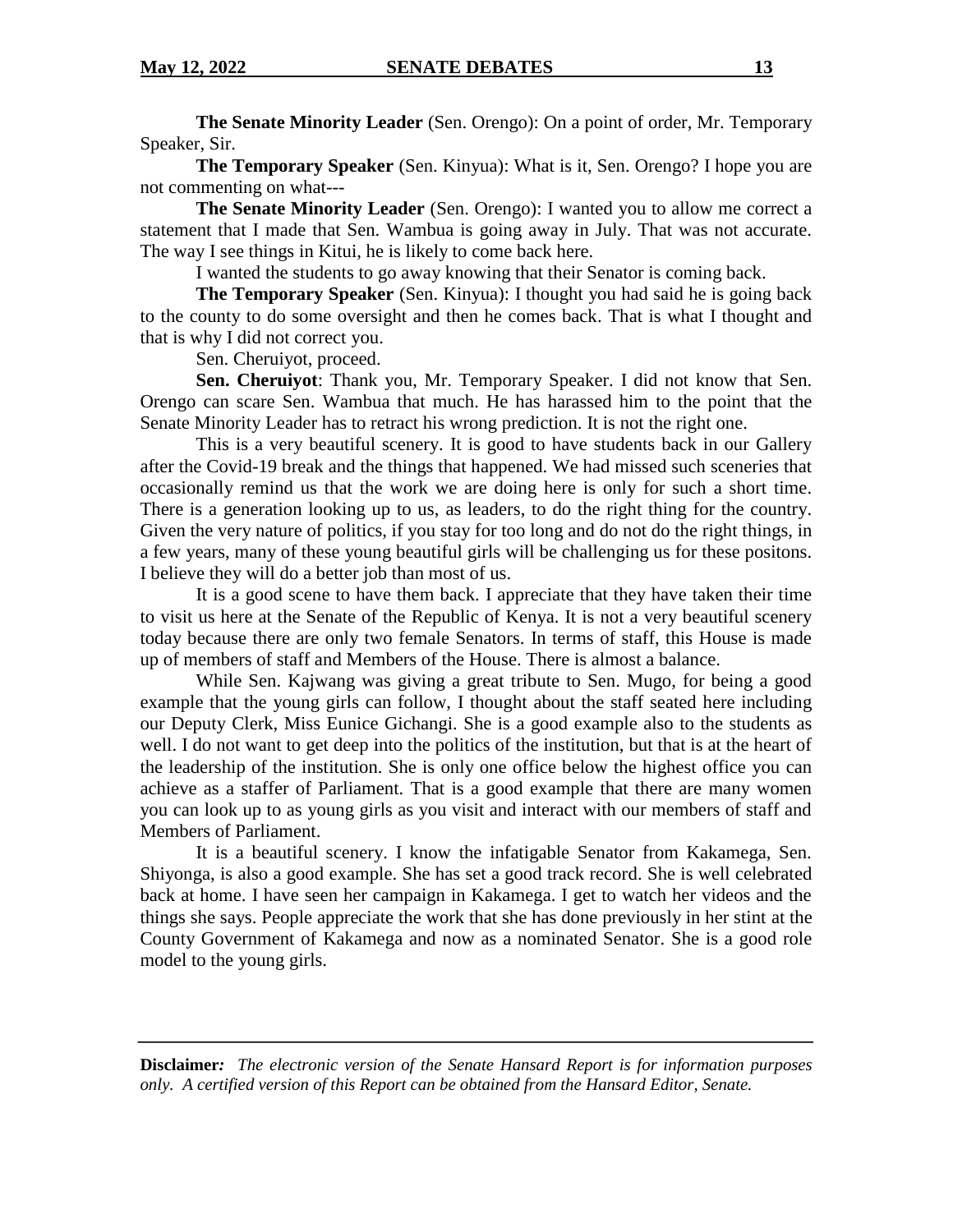I celebrate them because I am also a father of two girls. So, anywhere women are celebrated, I must add my voice.

In fact, the day this country will have more women in leadership than men, then many of the societal ills that we continue to struggle with will become a thing of the past. It is not a secret. All the men in the House can bear me witness.

In terms of rank, the ability or propensity to do evil, men rank higher than women. Women have got a softer side. They sometimes think twice before they do certain things.

*(A Senator spoke off record)*

The students should not hear what you are saying.

*(Laughter)*

We appreciate that when women take over this country, there will be better things than what is seen when men are in charge.

Thank you and enjoy your trip back to school. Do your best and may you succeed.

**The Temporary Speaker** (Sen. Kinyua): What is it Sen. Wambua?

**Sen. Cheruiyot:** Mr. Temporary Speaker, Sir, is it a point of order or he wants to inform me?

**Sen. Wambua**: Mr. Temporary Speaker, Sir, I want to inform Sen. Cheruiyot.

**The Temporary Speaker** (Sen. Kinyua): Sen. Cheruiyot, would you like to be informed?

**Sen. Cheruiyot:** Mr. Temporary Speaker, Sir, do you want to inform me? Yes, I cannot refuse to be informed by an eminent person.

## *(Laughter)*

**Sen. Wambua**: Mr. Temporary Speaker, Sir, I just want to inform or remind my very good friend, Sen. Cheruiyot, Commissioner, that he is actually a Sunday school teacher.

I do not know what has happened he has now started reading his Bible upside down. In the Bible the cardinal sin, the Senator for Kericho County should be telling pupils including my students from Kitui County, who took the fruit, the first bite and where it went after that.

I am not trying to say that women are more sinners than men, no. I am making a statement of fact that the genesis of the cardinal sin was a woman.

I thank you, Mr. Temporary Speaker, Sir.

*(Laughter)*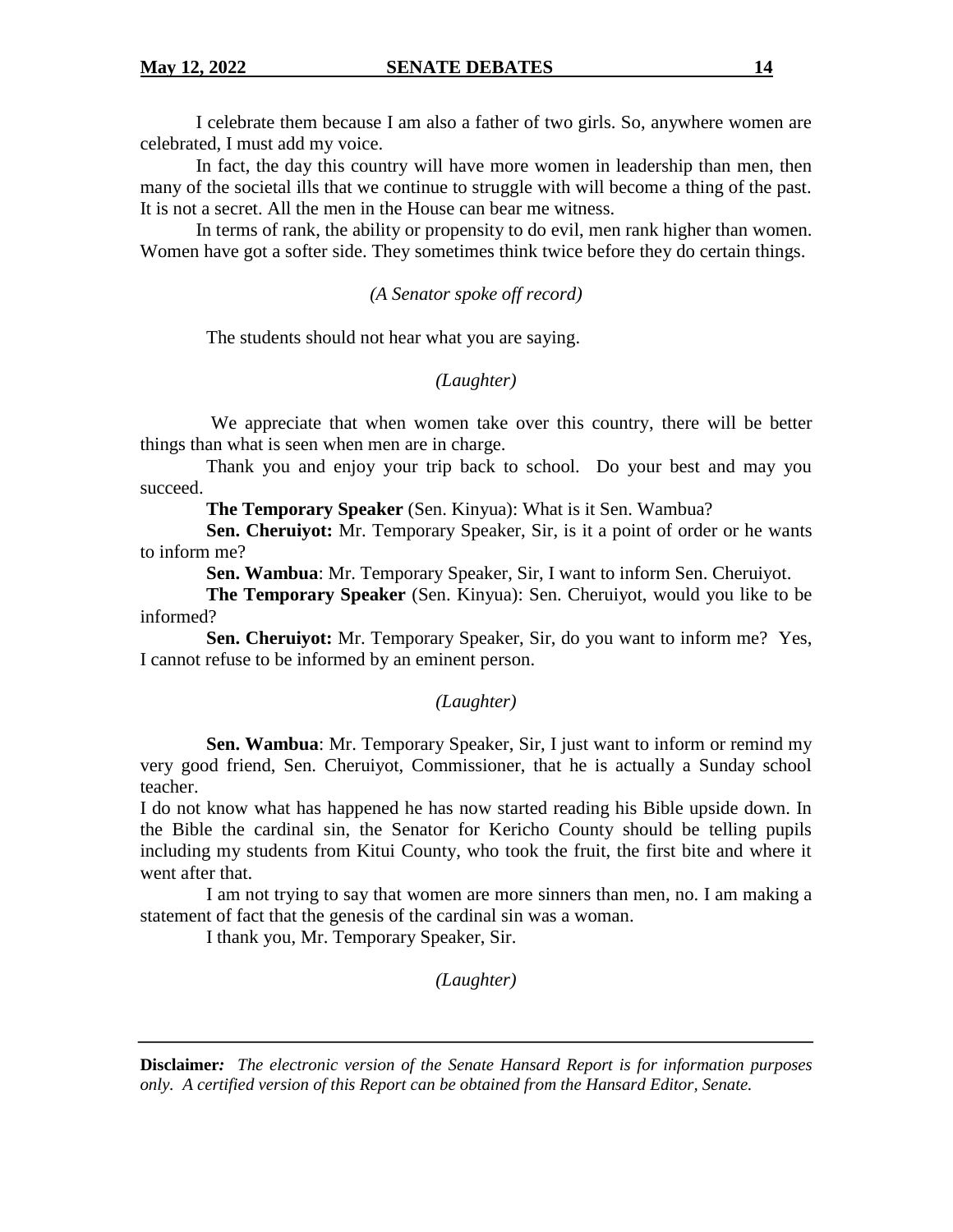**Sen. Cheruiyot:** Mr. Temporary Speaker, Sir, Sen. Wambua forgets one thing. If you read the Bible properly and want to lay or apportion blame, then you will realize that the greatest travesty of justice committed in the Bible was false accusation and eventual crucifixion of Jesus.

The Sanhedrin was a body consisted of 12 men. There was no single woman. The Pontius Pilate who finally gave the final decree that Jesus be crucified was a man. He agreed with the crowd and okayed the crucifixion of Jesus Christ. I can assure you, Sen. Orengo, if it was woman, they would never have given out such kind of an ending if there were two women in the Sanhedrin, not the kind of men that were there.

**The Temporary Speaker** (Sen. Kinyua): What is it, Sen. Mugo?

**Sen. Mugo**: On a point of order, Mr. Temporary Speaker, Sir. I should have put my light earlier when the Senator for Kitui County spoke. I just wanted to add that, even if we go with the argument the Sen. Wambua gave, it proves that the men are too weak.

#### *(Laughter)*

The woman did not really eat the fruit. She took it to the husband. The husband chose to eat the forbidden fruit. If women led this country, we will not to twist the men. We will go higher and make more development.

Men have done well. I am not saying that they have not developed, they have. We also need woman's eye to look at this country with the woman's eye because we are created differently. We are given different talents by God. We want all of them come together so that the country can really just run but it is walking. I thank you.

**The Temporary Speaker** (Sen. Kinyua): Sen. Wambua, the Floor is yours and please, let it be short.

**Sen. Wambua**: On a point of order, Mr. Speaker, Sir. I raised that issue to prove to our girls from Maliku Girls Secondary School that this is a House of leaders who understand their Bible, religion and origin. I do not think the issue is about who sins more between men and women.

Those who sin, sin in their capacity as human beings whether they are men or women. It is important to take note of the fact that we have a leadership in this House that has got its roots deeply rooted in religious issues including Islam and Christianity. That is the whole point for them to also appreciate that we have Sunday school teachers in this Senate. Sen. Cheruiyot is a Sunday school teacher.

Mr. Temporary Speaker, Sir, I thank you.

**The Temporary Speaker** (Sen. Kinyua): Sen. Cheruiyot, have you finished?

**Sen. Cheruiyot**: Mr. Temporary Speaker, Sir, I have nothing useful to add.

**The Temporary Speaker** (Sen. Kinyua): What is it, Sen. Orengo?

**The Senate Minority Leader** (Sen. Orengo): On a point of order, Mr. Temporary Speaker, Sir. Sen, Wambua is a Bishop. When he talks about the Bible, he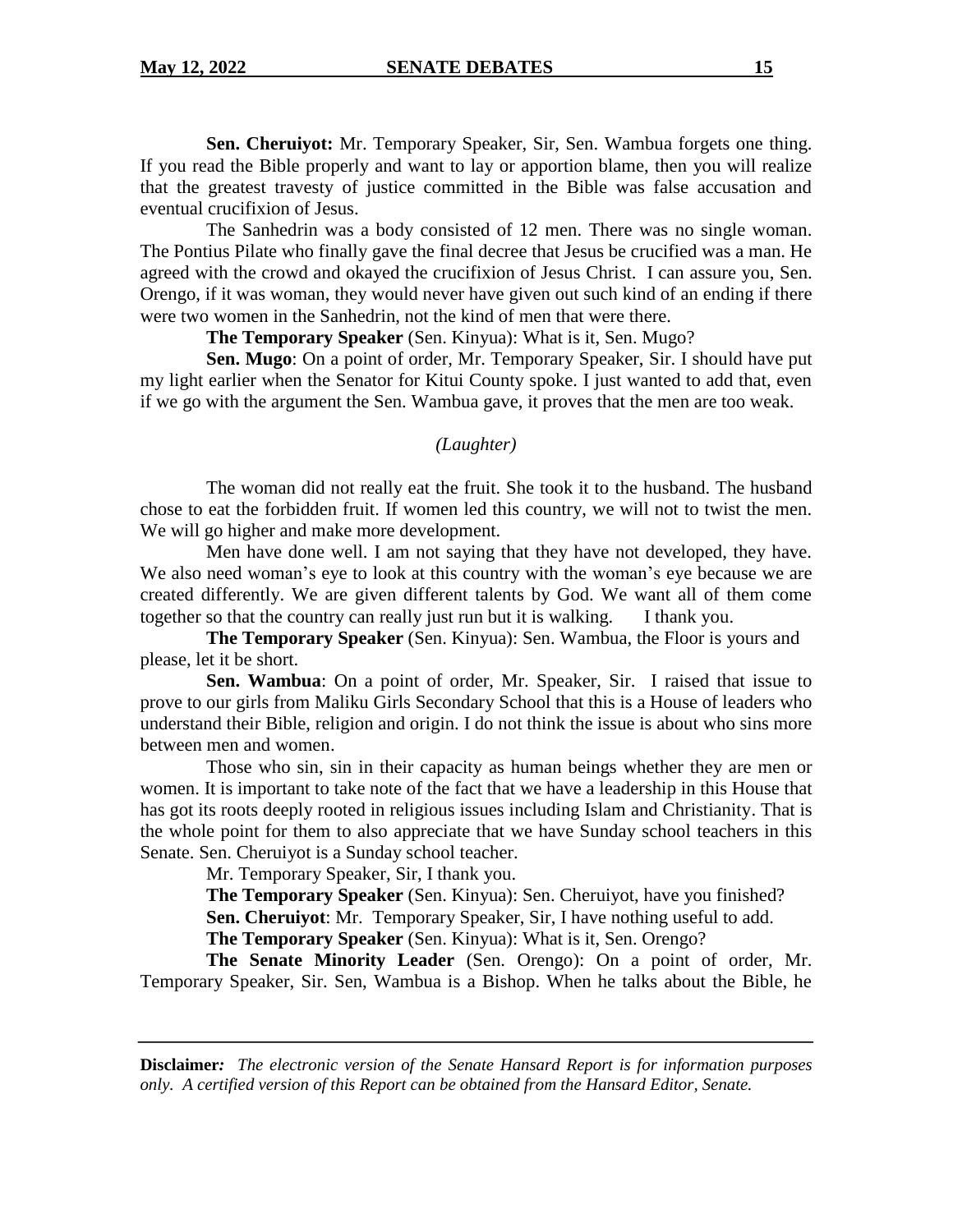does it with some authority. Understanding the Bible requires somebody to know Jewish feebles.

The Bible is a story written at a particular time in history. If you take the words literally they can mean different things. Generally, the Bible the Bible talks about women in a way that may lead somebody to the conclusion that women are not to be honoured, but that is not true.

**Sen. (Dr.) Ali**: On a point of order, Mr. Temporary Speaker, Sir.

**The Temporary Speaker** (Sen. Kinyua): Sen. (Dr.) Ali, wait for Sen. Orengo to conclude his point of order.

**The Senate Minority Leader** (Sen. Orengo): Mr. Temporary Speaker, Sir, if you read stories about Jezebel, Eve, Magdalene they are stories that are written in a way that you think that women are not quite to it morally.

The only reason I am saying this is the story of Jezebel in the Bible. If you read the story in the Bible you have quite the opposite conclusion of what that woman was. You do not understand that she came from another community. She was not Jewish. She came with the customs of her community of which the Jewish people were not very happy about.

If you read other accounts about Jezebel she was a great lady. I am scared that the Bishop here believes in the story of the garden of Eden in his mind. That garden of Eden in his mind is not the true garden of Eden. I think he got it all wrong because of Jewish fables. A lot of what is in the Bible is Jewish fables. They have a context and if you take it as fact then you are going to the wrong conclusion.

Mr. Temporary Speaker, Sir, I think that women are great leaders. Women did not commit the original sin. They are for honouring rather than for abuse. That is not to say that there are some countries were women are not good leaders. I have a few examples that I could give but let me not go there.

Bishop Wambua, I need to sit with you. We can start our Bible study group tomorrow.

## *(Laughter)*

**The Temporary Speaker** (Sen. Kinyua): What is it, Sen (Dr.) Ali?

**Sen (Dr.) Ali**: Mr. Temporary Speaker, Sir, I need your protection. The Senate Chambers have been changed to a Sunday Bible school. I have a problem here. Who is going to teach me what is going on because I cannot follow.

I need to know what is happening in this House as a Member. When the two Senators are talking about the extremes of the Bible and I do not understand, I need to be educated. I have no quarrel with them quoting the Bible but I need to be educated.

**The Temporary Speaker** (Sen. Kinyua): Sen. Wambua, the Floor is yours.

**Sen. Wambua**: Mr. Temporary Speaker, Sir, nothing and no one has stopped the Senator for Wajir from quoting the Holy Bible or the Quran. The Members of this House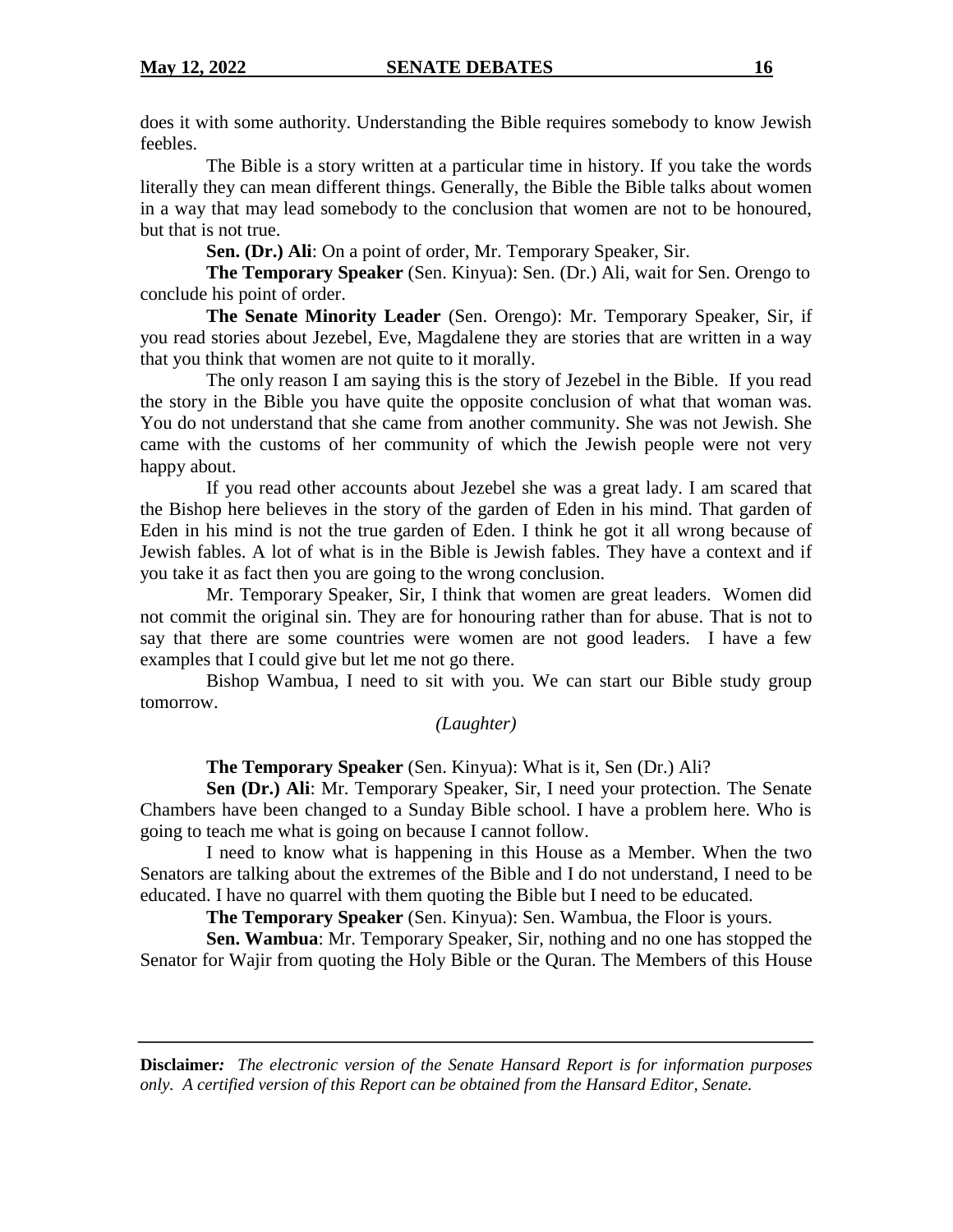and the students would have benefited from that. To the Senate Minority Leader, yes, we will have a conversation of a Bible study session.

Women are celebrated in the Bible very much. There is a woman called Esther who saved the entire Jewish nation. When there was a plan to exterminate the community, she went to the king and the community was saved. There is Ruth, Naomi and other women too.

I thank you, Mr. Temporary Speaker, Sir.

**The Temporary Speaker** (Sen. Kinyua): Sen. M. Kajwang', you may proceed. Let us stop raising points of order so that we go to the next Order.

**Sen. M. Kajwang':** Mr. Temporary Speaker, Sir, I am a devout Christian. I fellowship in the Seventh Day Adventist (SDA) Church. However, when I am in this House, I am guided by the Constitution.

Article 8 of our Constitution states that-

"There shall be no State religion."

Mr. Temporary Speaker, Sir, we should not seem to project one religion over the other on the Floor of this House. Even if the preamble of our Constitution starts with; "We, the people of Kenya"

ACKNOWLEDGING the supremacy of the Almighty God of all creation",

This House must recognize and acknowledge the supremacy of the Almighty God of all creation. However, it should not take a particular position that might give the impression that this Senate subscribes to one religion or the other.

The end of our preamble says; "GOD BLESS KENYA."

Mr. Temporary Speaker, Sir, I want the girls to also reflect on the introductory words of our National Anthem;

"Oh God of all creation, Bless this our land and Nation."

It is not; "Oh God of the Christians, Muslims or Hindus." It is; "Oh God of all creation."

Mr. Temporary Speaker, Sir, I urge that you guide this House to comply with Article 8 of the Constitution. Although, we have personal preferences and different routes that we use to get to the Kingdom of God, let that not be projected on the Floor of the House.

I thank you.

**The Temporary Speaker** (Sen. Kinyua): Thank you, Sen. M. Kajwang'. Hon. Members have noted that.

Let us go to the Statement by Sen. Omogeni.

## **STATEMENTS**

CIRCUMSTANCES LEADING TO THE DEATH OF MS. PURITY NYAKUNDI AND HER NEW-BORN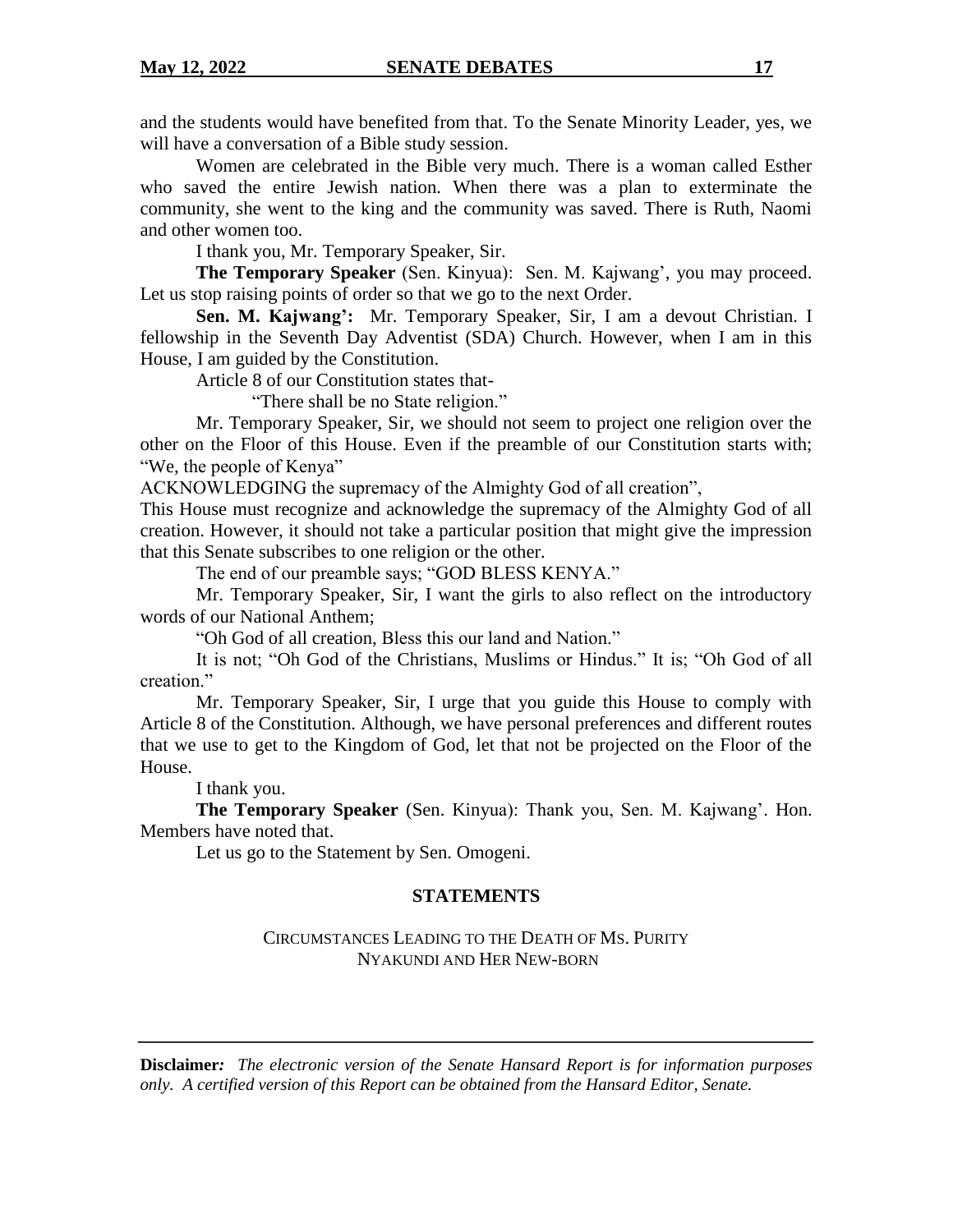**Sen. Omogeni:** Mr. Temporary Speaker, Sir, I rise pursuant to Standing Order No.48(1) to seek for a Statement from the Standing Committee on Health on the circumstances that led to the death of Ms. Purity Nyakundi and her new-born baby at Gesima Health Centre, Kitutu Masaba Constituency, Nyamira County on 7<sup>th</sup> May, 2022. In the Statement, the Committee should-

(1) Shed light on the circumstances that led to the death of Ms. Purity Nyakundi and her new-born baby that occurred at the said Gesima Health Centre in Kitutu Masaba Constituency, Nyamira County, on 7<sup>th</sup> May, 2022, while she was giving birth.

(2) State the progress of investigations, if any, into the cause the unfortunate deaths.

(3) Spell out measures that have been put in place to ensure that the medical personnel responsible through negligence for the deaths are held accountable and action is taken if they are found culpable.

(4) Outline the targeted interventions, if any, in mitigating the worrying trend of mother-child deaths which have been on the rise in Nyamira County in the recent past.

I thank you.

**The Temporary Speaker** (Sen. Kinyua): Sen. Omogeni, you had two Statements. You can read the second one.

## STATUS OF RIKURUMA-MOREMBE ROAD

**Sen. Omogeni:** Mr. Temporary Speaker, Sir, I rise again pursuant to Standing Order No.48(1) to seek a Statement from the Standing Committee on Roads and Transportation regarding the construction status of the Rikuruma-Morembe Road, in Magwagwa Ward, North Mugirango Constituency in Nyamira County. In the Statement, the Committee should-

(1) State whether the project was tendered for and provide details of the companies that won the tender award.

(2) Shed light on the terms of engagement between the County Government of Nyamira and the contractor, stating the dates of completion and the handover of the road project.

(3) Provide an update of the construction status so far, stating the reasons for the delay and abandonment of the works leaving the road to become almost impassable.

I thank you.

**The Temporary Speaker** (Sen. Kinyua): Sen. Shiyonga, you can comment on Sen. Omogeni's Statement.

**Sen. Shiyonga:** Mr. Temporary Speaker, Sir, I would like to support the Statement by Sen. Omogeni regarding the death of Ms. Purity Nyakundi and her newborn baby at Gesima Health Centre.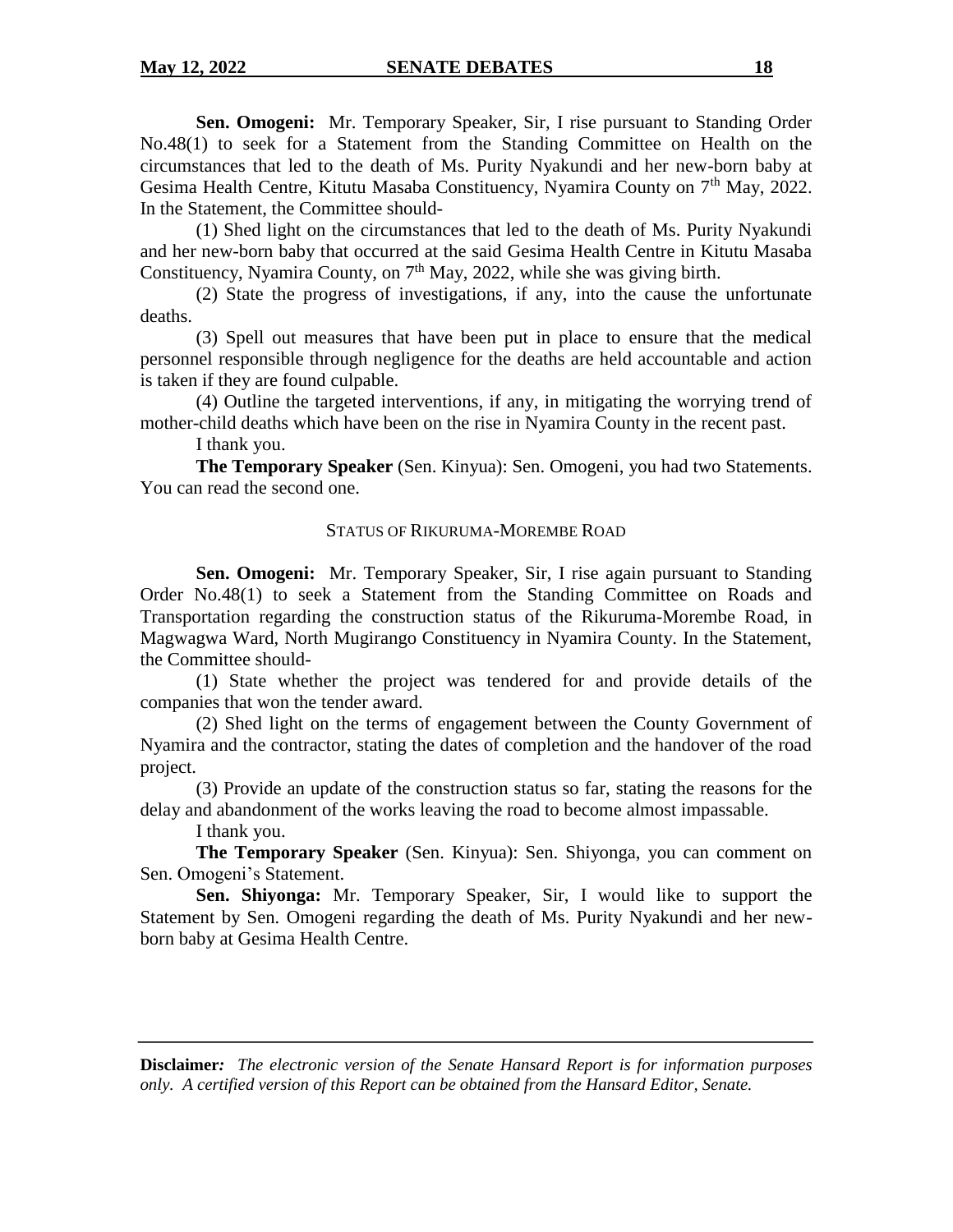It is sad that we lost the life of a mother and her child. That is a generation that was lost in a facility that should have been equipped considering that the health services are devolved.

If the governor of that particular county knows about that, then he should have resigned a long time ago. The governor should not be in office when we are losing lives that should not have been lost.

The circumstances that led to the death of Ms. Purity and her new-born should be investigated thoroughly. Justice should be given to the late Purity's family. We need answers to this Statement as fast as possible, so that lives are not lost in such a manner.

It is unfortunate that people are still losing lives. I know that Sen. (Dr.) Ali's Committee will work on this Statement because we need to protect lives. Our mothers are dying. This is just one of the cases that has been brought here. How many cases of this nature are out there?

Mr. Temporary Speaker, Sir, I have been a victim of such circumstances. I lost a relative who had been taken to Kenyatta National Hospital (KNH) but the child survived. That is not a bad hospital. These are just a few cases that we know but how many are not reported? We are losing lives and generations.

Investigations should be done to find out what exactly happened in the hospital, so that we do not continue losing lives through carelessness of our doctors who take the lives of our mothers for granted. Those mothers expect to get assistance from the facilities.

I am a mother and therefore I know. When you go to a facility, you should be assisted. You do not go there to seek a death certificate.

Mr. Temporary Speaker, Sir, I support.

**The Temporary Speaker** (Sen. Kinyua): We are going to read the Statements by Chairpersons of Committees starting with the Chairperson Standing Committee on Energy to make a statement on the activities of the Committee.

#### ACTIVITIES OF THE COMMITTEE ON ENERGY

The Temporary Speaker (Sen. Kinyua): He is not here. The Statement is deferred.

*(Statement deferred)*

**The Temporary Speaker** (Sen. Kinyua): The Chairperson Standing Committee on Health, Sen. (Dr.) Ali.

**Sen. (Dr.) Ali:** It is the same thing.

ACTIVITIES OF THE STANDING COMMITTEE ON HEALTH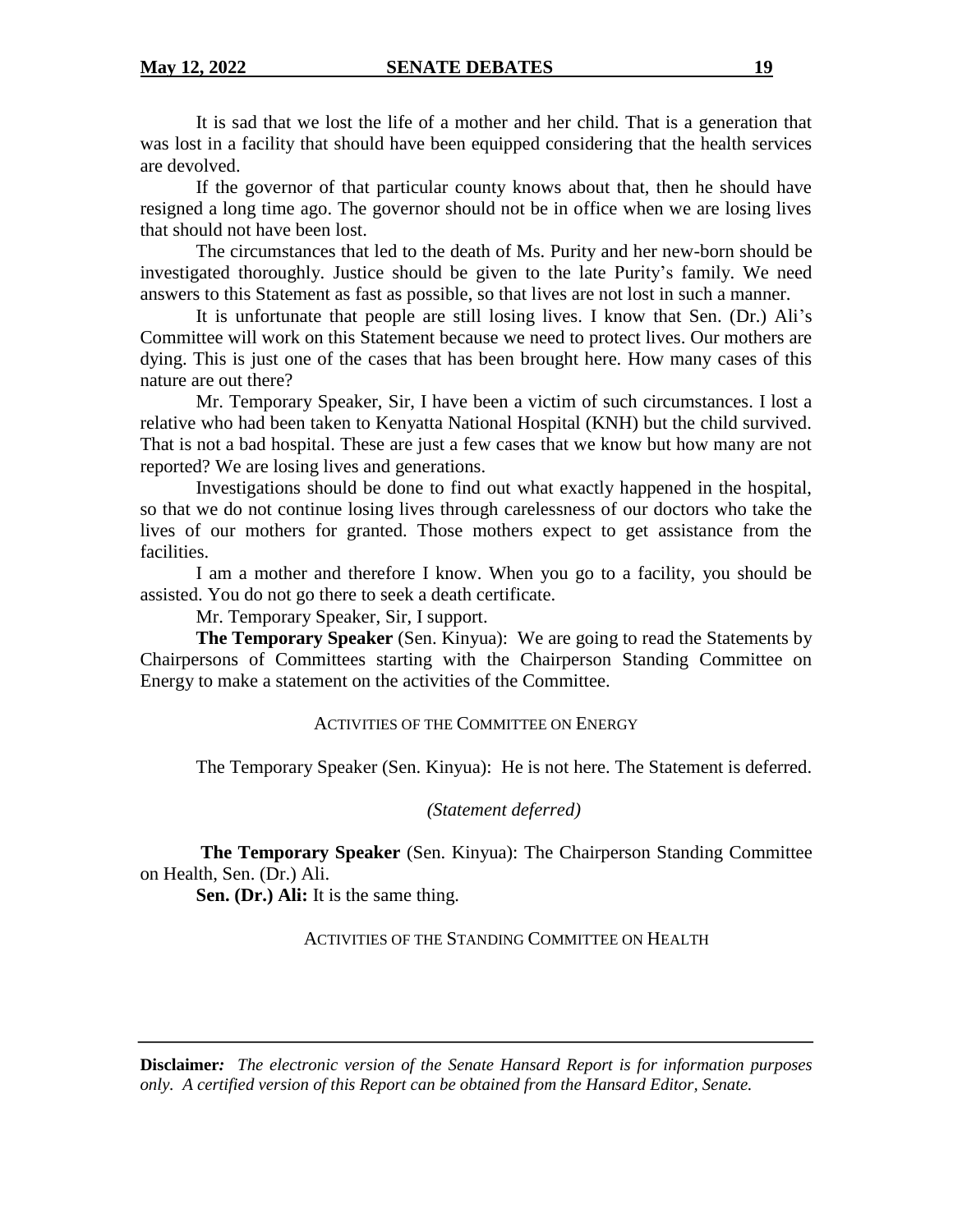**Sen. (Dr.) Ali:** Mr. Temporary Speaker, Sir, I stand here to represent the Chairperson of the Committee on Health, on the Statement on the Activities of the Standing Committee on Health, January to April, 2022.

I rise pursuant to Standing Order 51(1) (b) of the Senates Standing Orders to make a Statement relating to the activities of the Standing Committee on Health during the first part of the Sixth Session that is January to April 2022.

During the period under review, the Committee held a total of 35 sittings, during which it considered various Bills, Statements and Petitions. The Committee has invited stakeholders and public submissions on the Bills, following which it shall proceed to substantially consider the Bills and adopt its reports thereon for tabling in the Senate.

The Committee conducted stakeholder engagement and received submissions on the following Bills;

(1) Mental Health (Amendment) Bill (Senate Bills No.28 of 2020).

- (2) The Kenya Medicals Supplies Authority (KeMSA) (Amendment Bill) (Senate Bills No. 53 of 2021)
- (3) The County E-Health Bill, (Senate Bills No. 39 of 2021).
- (4) The Maternal, New Born and Child Health Bill, (Senate Bills No. 52).

The Committee considered these submissions, prepared and adapted reports of the Mental Health (Amendment) Bill (Senate Bills No.28 of 2020) and The Kenya Medicals Supplies Authority (KeMSA) (Amendment Bill) (Senate Bills No.53 of 2021).

These were tabled during the period under review and is in the process of preparing the reports on the County E-Health Bill, (Senate Bills No. 39 of 2021) and The Maternal, New Born and Child Health Bill, (Senate Bills No. 52).

During the period under review, the Committee considered 12 Statements sought by Senators. As you are aware, the Committee adapted different measures and tools of oversight during the Covid-19 pandemic, which we utilise to date among them being virtual inquiries.

The Committee will continue interacting and engaging closely with the county governments and other health stakeholders in developing and facilitating the development of legal frameworks, policies and guidelines and providing oversight in the health sector.

In conclusion, I wish to thank your office and the Office of the Clerk of the Senate, for the support extended to the Committee in the conduct and execution of its mandate.

Lastly, I also wish to acknowledge the Secretariat support that the Committee has received from the office of the Clerk. I thank the Members of the Committee for their diligence and contributions when handling Committee activities.

I thank you, Mr. Temporary Speaker, Sir, on behalf of Sen. (Dr.) Mbito.

**The Temporary Speaker** (Sen. Kinyua): The Chairperson standing Committee on Tourism, Trade and Industrialization.

ACTIVITIES OF THE STANDING COMMITTEE ON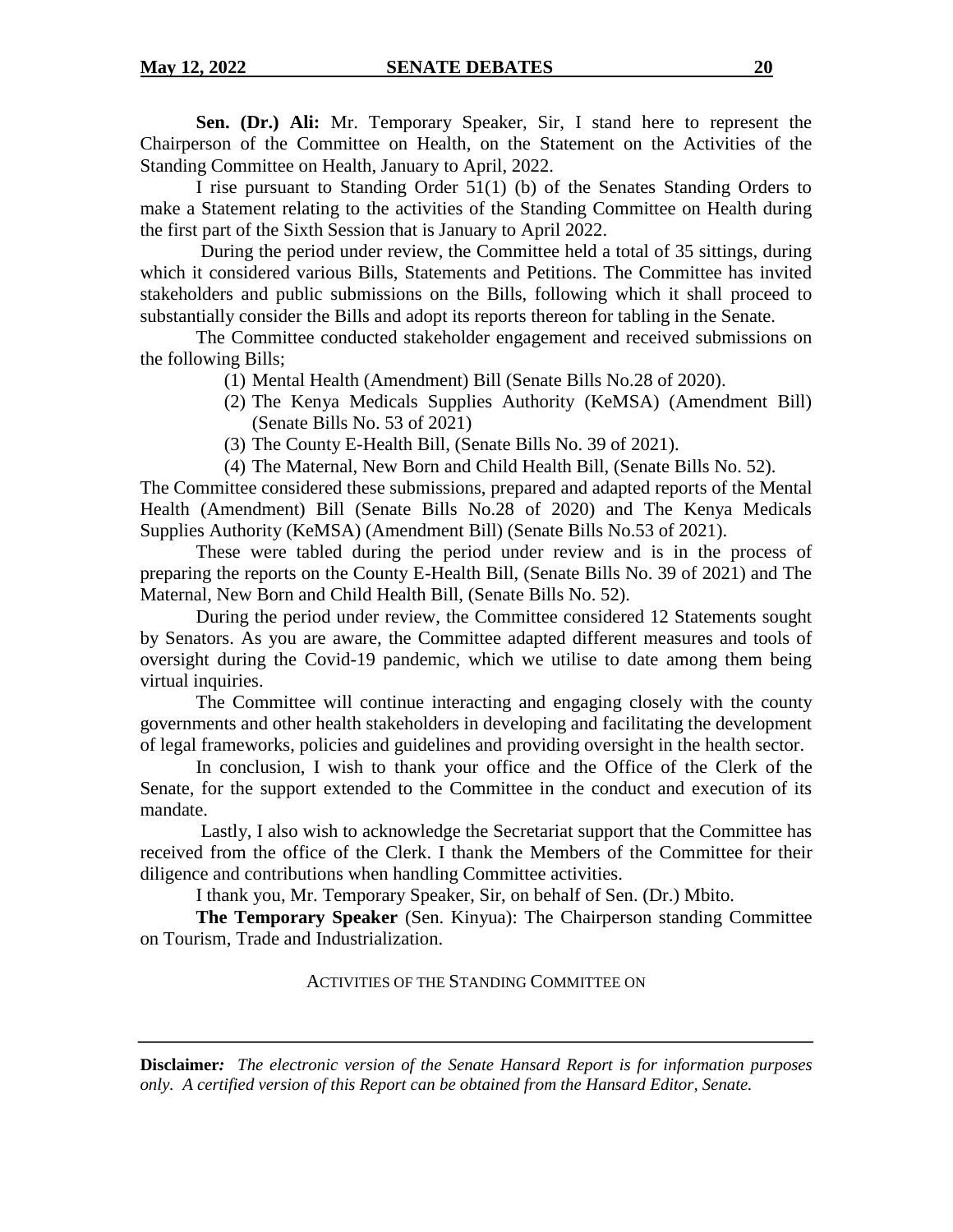#### **May 12, 2022 SENATE DEBATES 21**

#### TOURISM, TRADE AND INDUSTRIALIZATION

**Sen. (Dr.) Ali:** Mr. Temporary Speaker, Sir, I also want to give the Statement relating to the activities of the Standing Committee on Tourism, Trade and Industrialization pursuant to Standing Orders 51 (1) (b), for the period from January to April, 2022.

From the onset, this one is not on the Statement, I wish - as a Chairman - to complain that this Committee has had a rough time for the last one year, because of lack of quorum. The Committee has only three active Members. So, when we are only three out of nine, the Committee has had problems with quorum and that is why the Committee has performed very poorly.

During the period under review, the Committee has held a total of only five sittings, considered two Bills, two Statements and one Petition. The Committee also participated in the Seventh Annual Cycle Leaders Convention that was held on 22<sup>nd</sup> to 26<sup>th</sup> February, 2022 in Mombasa County.

With regard to the Bills, the Committee considered the following Bills: -

During the period under review, the Committee proposed and finalized The Street Vendors, The Protection of Livelihood Bills, (Senate Bill No. 7of 2021). A Report of the Bill was adopted and tabled in the Senate.

The Sacco Societies (Amendment Bill) (National Assembly Bill No. 55 of 2021) is sponsored by the Leader of Majority Party. The Bill seeks to amend the Sacco Societies Act (2008) by providing for the usage of ICT in collecting and receiving statutory reports and accurate reporting. It also provides for monitoring and analysis of Sacco's financial status at any time being the cornerstone of Risk Based Supervision (RBS).

The Bill also seeks to realign the definition and roles of the Minister to Cabinet Secretary (CS) and also the responsibility and Office of the Controller of Budget (CoB) as related in the Act to be in line with the Constitution.

This is one of the Acts of Parliaments that were nullified by the Court of Appeal, in Civil Appeal No. E084 of 2021, for want of participation by the Senate. The National Assembly has therefore republished the Bill in compliance with the judgement of the court to allow for consideration for both Houses in terms of Article 108(4) of the Constitution.

The Committee is currently facilitating public participation to receive submissions from the stakeholders. As of now, Chairman, we have finalised that and I think it will be brought here very soon.

Regarding Statements, the Committee considered and process responses to the following Statements: -

(a)Statement request on the ban of exports and dealings in scrap metals in Kenya, which was sought by Sen. Cherargei on  $1<sup>st</sup> March, 2022$ .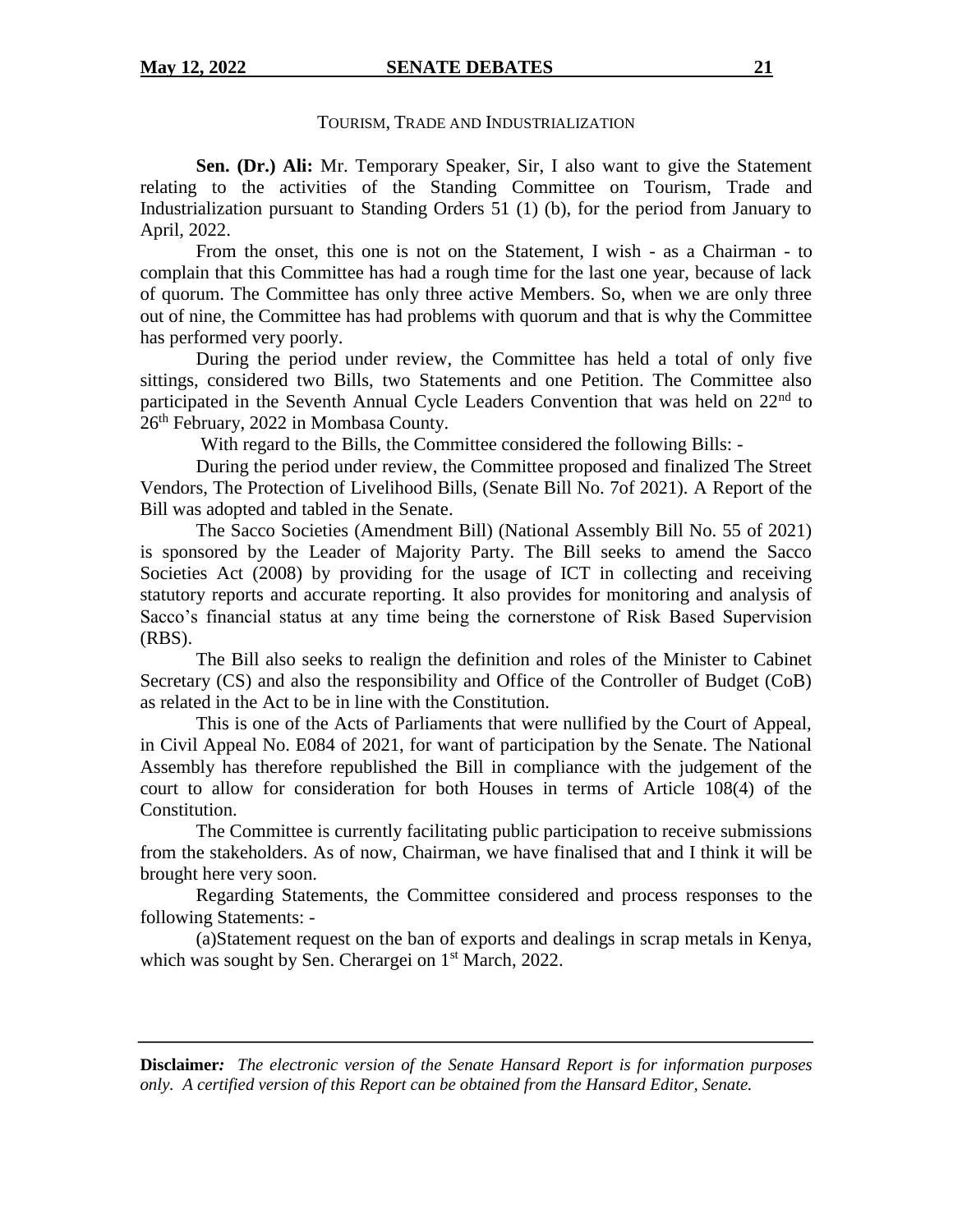The Committee processed the Statement and facilitated a response from the Ministry of Industrialization and Enterprises Development and further shared the said response with Sen. Cherargei. The Committee was satisfied with this response and the information that was given by the Ministry. His Statement was therefore concluded.

(b)Statement request on Failure to Utilize Tourism Promotion Fund to market Kenya in Sports Tourism which was sought by the same Sen. Cherargei on Wednesday, 1<sup>st</sup> March, 2022.

The Committee is currently following up with the CS Ministry of Tourism and Wildlife and other stakeholders for a more comprehensive response on the emerging issues and other supplementary concerns.

Regarding the Petition, pursuant to Article 18 of the Constitution; one petition on the Compensation for Victims of Human-Wildlife Conflict in Lamu County that was brought by Sen. Anuar Loitiptip.

This Petition had a problem because it was wrongly attributed to this Committee. It was supposed to go to the Committee of Lands and Natural Resources where wildlife is. This Committee has a problem because we called the Committee for Tourism, Trade and Industrialization but usually in the Ministry of Tourism, we are told of Tourism and Wildlife and Wildlife is not part of this Committee.

However, all in all, it came to this Committee and we decided to look at it. Upon receipt of the petition, the Committee has undertaken stakeholder engagement and has received submissions from among others the Ministry of Tourism and Wildlife. The Committee has scheduled a report writing on  $19<sup>th</sup>$  to  $23<sup>rd</sup>$  of May to deal with that issue. I do not know whether that will be functional because we have been told that there are no funds as of now.

 For our next quarter going forward, the Committee intends to prioritise the following business: -

(1) Fast track pending the legislative business, the Committee shall prioritize finalization of yet pending legislative business, Bills, Statements, and Petitions before the House goes on recess sine *die.*

(2) Preparation of exit; the Committee will preparean exit report on all businesses that was processed by the Committee.

On challenges faced by the Committee, I have already mentioned membership of the Committee and I said there are only three active Members. So, if one person is not available, this Committee cannot sit.

During the reporting period, the Committee identified the urgency to review the Standing Orders of the Senate in order to align the mandate areas with interrelated sectors. On  $17<sup>th</sup>$  April, 2021, the Committee sought the intervention of the leadership of the Senate to review the functions of Tourism and Wildlife.

This was the reason the petition on compensation of victims of human wildlife in Lamu County was not fast-tracked because some of the emerging issues cut across the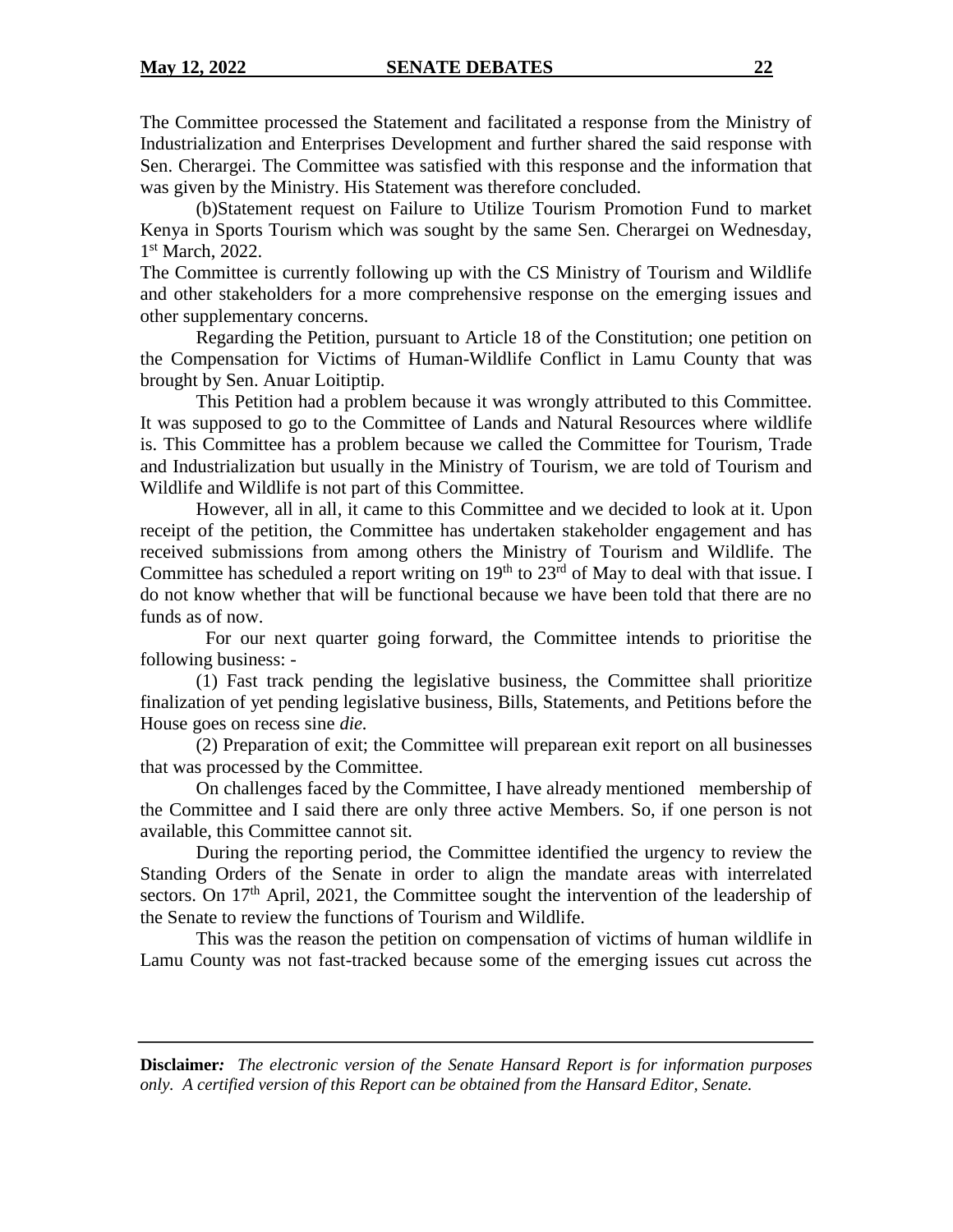mandates of Committees and that of the Standing Committee on Land and Natural Resources.

The Committee recommends that the Standing Orders be amended to align the mandate of tourism and wildlife and assign the matter to one Committee.

Thank you, Mr. Temporary Speaker, Sir.

**The Temporary Speaker** (Sen. Kinyua): The next Statement is by the Chairperson of the Standing Committee on Labour and Social Welfare.

## ACTIVITIES OF THE COMMITTEE ON LABOUR AND SOCIAL WELFARE

**Sen. Shiyonga:** Thank you, Mr. Temporary Speaker, Sir. I am a Member of the Standing Committee on Labour and Social Welfare. So, I am making this Statement on behalf of my Chairperson.

I rise pursuant to Standing Order No. (51)(1)(b) of the Senate Standing Orders to make a Statement relating to the activities of the Standing Committee on Labour and Social Welfare during the first quarter of the Sixth Session, that is January to May, 2022.

During the period under review, the Committee held 18 sittings. It considered various legislative proposals, Bills, Statements and Petitions. The Committee transacted the following business during the period under review: -

(a) Bills:

The Committee considered and tabled reports of the three Bills during the period under review namely:

(i) The Employment Amendment Bill (Senate Bills No. 51 of 2021)

(ii) The Sports Amendment Bill (Senate Bills No. 40 of 2021).

- (iii)The Community Groups Registration Bill (National Assembly Bills No. 20 of 2021)
- (b) Petitions:

During the period under review, the Committee considered three Petitions and is almost concluding on them. These are:

(i) Petition by the residents of Nyamira and members of the Nyamira Early Childhood Development Education (ECDE) Teachers Association on recruitment and remuneration of ECDE Teachers in Nyamira. The Committee has met the petitioners, the County Government of Nyamira and the Nyamira County Public Service Board. The report is ready for adoption and subsequent tabling in the Senate.

(ii) Petition by the residents of Uasin Gishu and members of Uasin Gishu Early Childhood Development Education (ECDE) Teachers Association on recruitment and remuneration of ECDE teachers in Uasin Gishu. This petition was committed alongside the first Petition on the matter. The Committee will be meeting the County Government of Uasin Gishu on Thursday,  $12<sup>th</sup>$  May, 2022 and will thereafter table a joint report with the Petition above.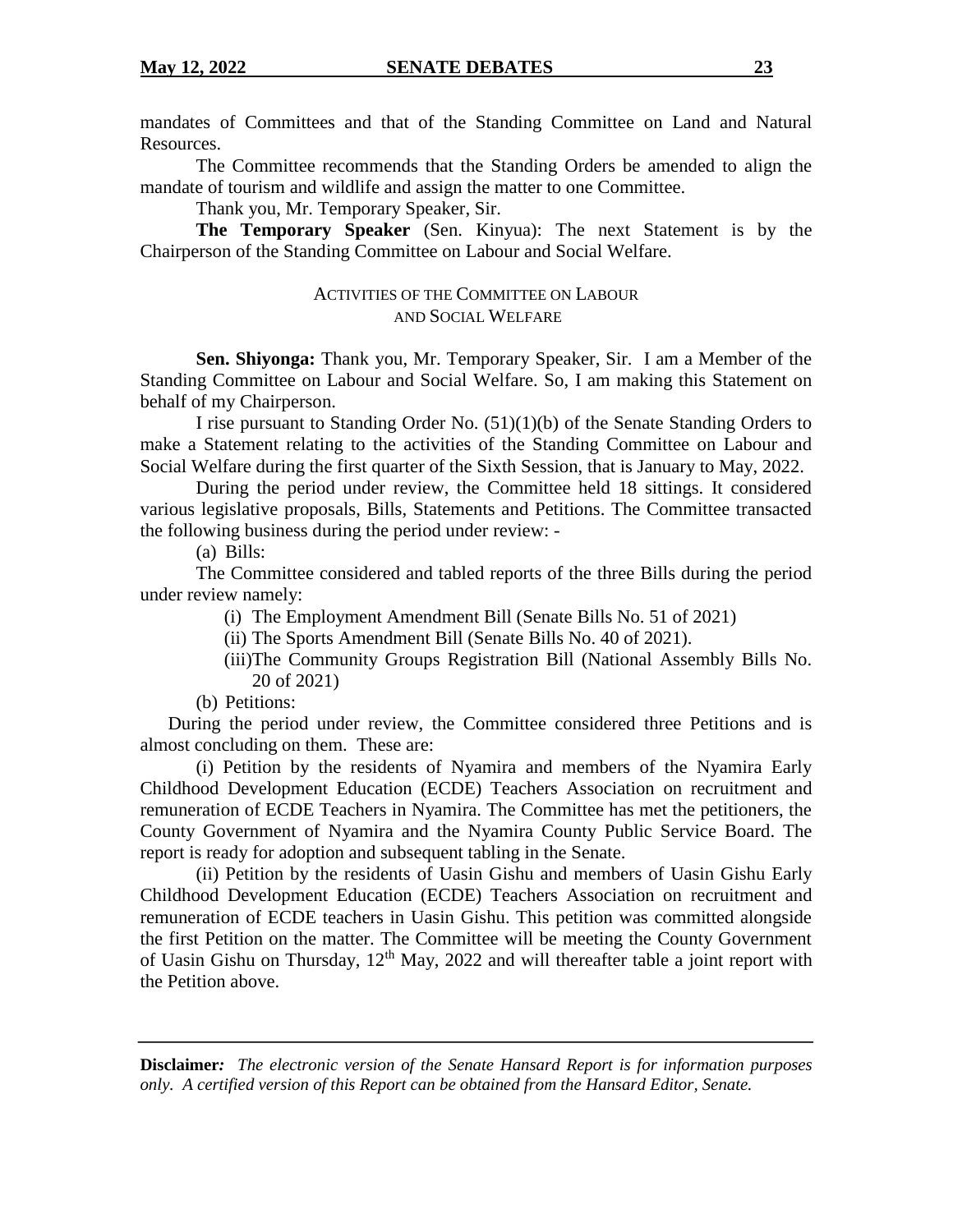(iii) Petition by residents of Nairobi concerning appropriate leave rights for women who miscarry and suffer stillbirths. This Petition was initially committed to the Standing Committee on Health who then redirected it to the Committee on Labour and Social Welfare. The Committee is almost concluding on the matter and will table the report soon.

(c) Statements:

The Committee considered 11 Statements pending before the Committee. The Committee concluded that the Statement sought by Sen. Were on welfare support for unionisable employees adversely affected by COVID-19 pandemic had been overtaken by events.

The Committee is following up on the responses to the Statements below: -

- (i) Statement by Sen. Nyamunga on the Status of the Kenyan Youth Employment and Opportunities Project.
- (ii) Statement by Sen. (Dr.) Ali on the Recruitment of Senior Personnel at the Geothermal Development Company.

The Committee has scheduled a meeting with the Ministry of Labour on Wednesday, 25<sup>th</sup> May, 2022 on the following Statements-

- (i) Statement by Sen. (Dr.) Musuruve on Compensation of Mr. Peter Otieno by Sarova Hotels Ltd.
- (ii) Statement by Sen. (Dr.) Ali on the misappropriation of staff emoluments and statutory deductions and other labour related violations.
- (iii)Statement by Sen. (Dr.) Ali on the delays in payment of work injury benefit and other labour related compensations to staff in county governments across the country.

The Committee also resolved to invite the Ministry of Treasury and Planning in the last week of May to respond to issues raised in the following Statements-

- (i) Statement by Sen. Malalah on the rampant closure of business and layingoff of staff in the country.
- (ii) Statement by Sen. Were on protection of local investors in multi-national companies in Kenya

The Committee will be meeting the Cabinet Secretary (CS), Ministry of Sports, Culture and Heritage on Thursday,  $26<sup>th</sup>$  May, 2022, on two Statements, namely-

- (i) The Statement by Sen. Mutula Kilonzo Jnr. on the directive by the Cabinet Secretary (CS), Ministry of Sports, Culture and Heritage to the Sports Registrar to undertake an inspection of the Football Kenya Federation and the disbursement and administration of funds from the Sports, Arts and Social Development Funds during the Financial Year 2019/2020 to date.
- (ii) Statement sought by Sen. Cherargei on the poor performance of the Kenyan National Team to the 2021 Tokyo Olympics in Japan and the mismanagement of athletes by the Ministry of Sports, Culture and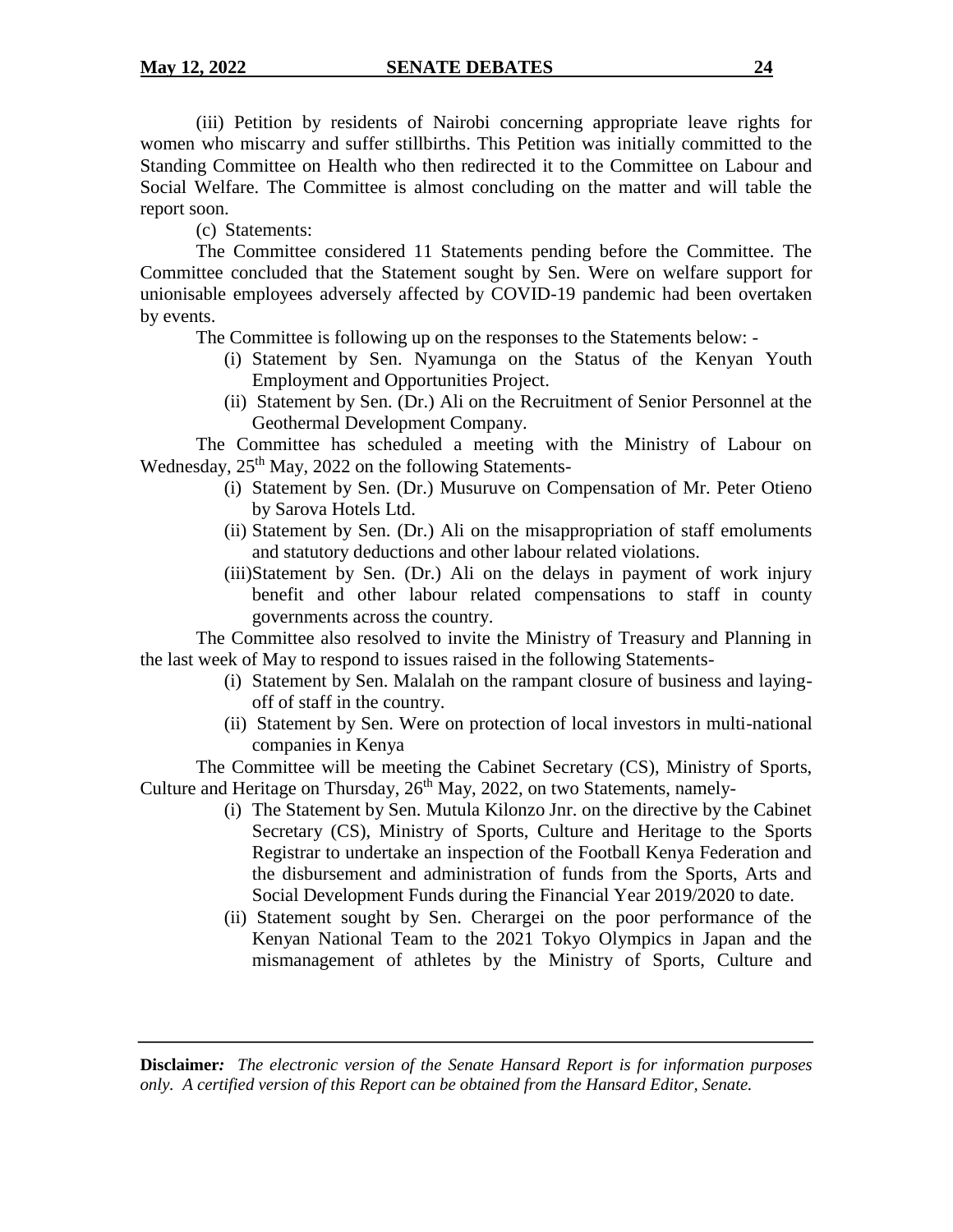Heritage, Athletics Kenya and the National Olympic Committee of Kenya (NOCK).

The Committee is awaiting the response on the Statement concerning the unfair dismissal of Mr. Levince Mwanyalo. The Public Service Commission formally requested for additional time to get information from the relevant Ministry.

The Commission of Insurance has also requested for additional time to report on the statement concerning non-payment of claims by insurance companies.

(d) Follow-up on Committee Resolutions:

During the period under review, the Committee conducted a follow-up on its resolutions on the status of implementation of the County Governments Retirement Scheme Act, 2019, where it held a meeting with the relevant stakeholders.

The Committee noted that since the passage of the County Governments Retirement Scheme Act, 2019, there have been several court cases challenging its constitutionality and legality that have stalled its implementation.

To ensure conclusion of the matters raised in court and thereafter, and successful implementation of the Act, the Committee resolved that parties should resolve their issues amicably through court-annexed mediation.

Mr. Temporary Speaker, Sir, the Committee is currently awaiting to adopt the mediated settlement agreement from the stakeholders. It may be accompanied by amendments to the Act to give effect to the mediated settlement agreements.

The Committee has scheduled a meeting to get a status update on the Senate Resolution on Registration of Persons With Disability (PWD) and the Social Assistance Cash Transfers also known as Inua Jamii Programmes.

The Committee has also scheduled a meeting to follow up on the payment of oneoff honorarium to the former councilors on Wednesday,  $25<sup>th</sup>$  May, 2022.

Mr. Temporary Speaker, Sir, as we near the end of the Twelfth Parliament, the Committee in the upcoming months, will be mostly focused on completing any pending business before it. We will also follow up on the implementation of its resolutions together with those of the House.

In conclusion, I wish to thank your office for the support accorded to the Committee in undertaking its work. I also wish to acknowledge the secretariat and the support we received from the Office of the Clerk. Lastly, I wish to thank Members of the Committee for their diligence in executing the mandate of the Committee.

Mr. Temporary Speaker, Sir, I present the Statement of the period under review on behalf of Sen. Sakaja.

*(Sen. Shiyonga tabled the document)*

**The Temporary Speaker** (Sen. Kinyua): Thank you, Sen. Shiyonga.

The Chairperson, Standing Committee on Information and Technology, Sen. Wambua.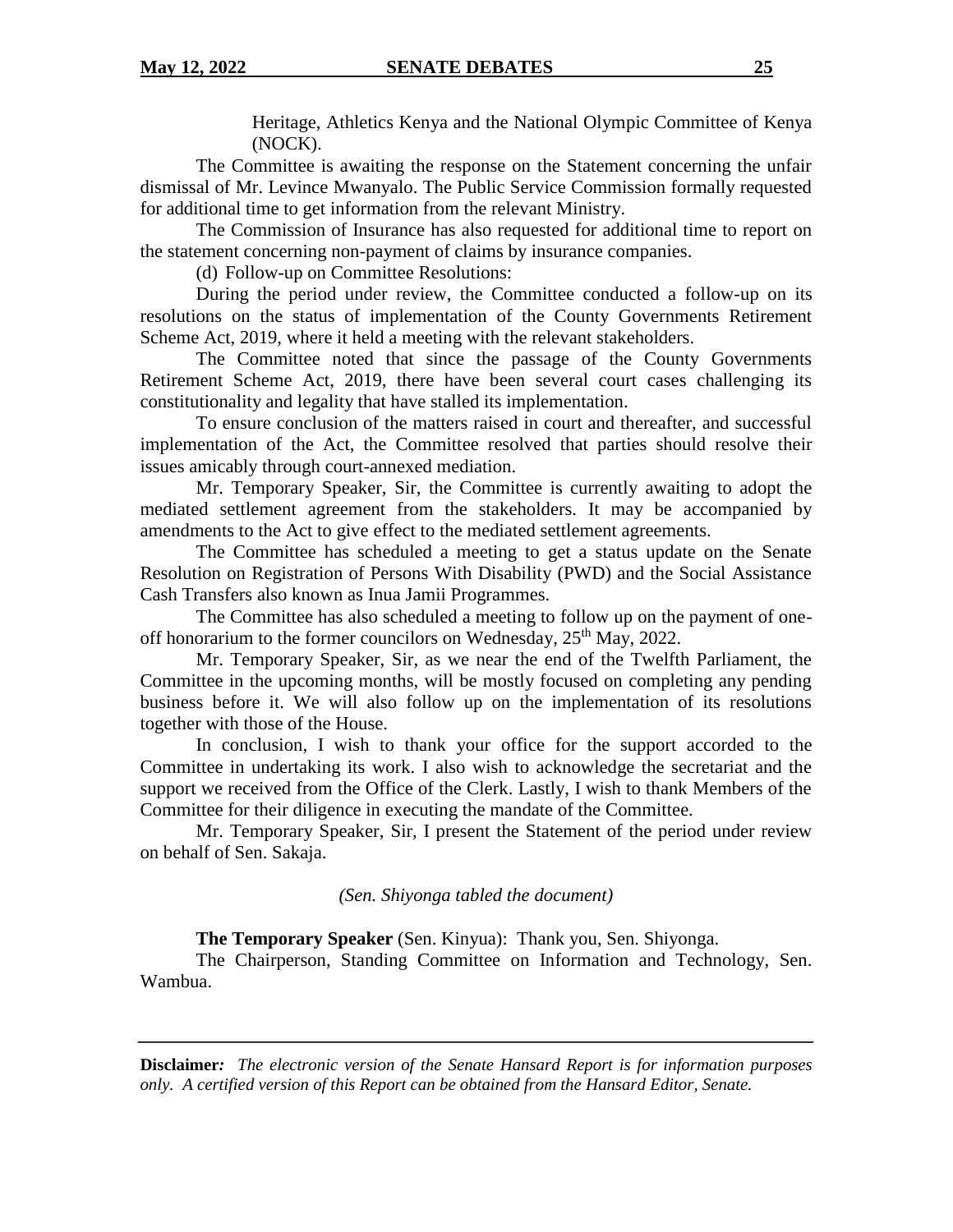*(Sen. Wambua consulted Sen. Shiyonga)*

**Sen. Wambua:** Thank you, Mr. Temporary Speaker, Sir. I was consulting Sen. Shiyonga on a matter that I heard her mention on the Statement about the payment of---

**The Temporary Speaker** (Sen. Kinyua): Councillor's honorarium?

**Sen. Wambua:** Yes, Mr. Temporary Speaker, Sir. You and I have really been pushing for that. I would like to just seek your indulgence that at some point, you open up a conversation around that issue. We had passed that councilors should be paid a one off honorarium. Since last year, there has been very little progress made on that front.

Mr. Temporary Speaker, Sir, it is very important that we make sure wherever these councilors who served with distinction are, they get that honorarium. We should also push for more to go to them.

Mr. Temporary Speaker, Sir, I thank you for indulging me.

**The Temporary Speaker** (Sen. Kinyua): Very well. For now, proceed with your Statement.

### ACTIVITIES OF THE COMMITTEE ON INFORMATION, COMMUNICATION AND TECHNOLOGY

**Sen. Wambua:** Thank you, Mr. Temporary Speaker, Sir. I rise pursuant to Standing Order 51(1)(b) to make a statement on the activities of the Standing Committee on Information, Communication and Technology (ICT) for the period commencing  $8<sup>th</sup>$ February to  $30<sup>th</sup>$  April, 2022.

During the period under review, the Committee held a total of five sittings, considered one Statement, one Petition and engaged with various stakeholders on issues pertinent to the ICT sector. In the reporting period, the Committee did not consider any Bills.

Mr. Temporary Speaker, Sir, the Committee met the Cabinet Secretary (CS) for the Ministry of ICT, Innovation and Youth Affairs alongside the Communication Authority of Kenya (CAK). The meeting focused on developments in the telecommunication sector since the Committee started its deliberations on the Statement on alleged monopolistic practices by telecommunication company Safaricom PLC as requested by Sen. Were who is also a member of this Committee.

The Committee was informed that CAK has begun a process to review the Mobile Termination Rates, popularly referred to as (MTRs) in the sector. These MTRs in Kenya were last reviewed in 2012 and had not been reviewed for more than 10 years. It is projected that the review of MTRs will positively affect the telecommunication sector, especially for the benefit of consumers of telecom services.

Mr. Temporary Speaker, Sir, whereas the matter of review has been challenged and is currently in court, the impact of any review can only be measured in the long term.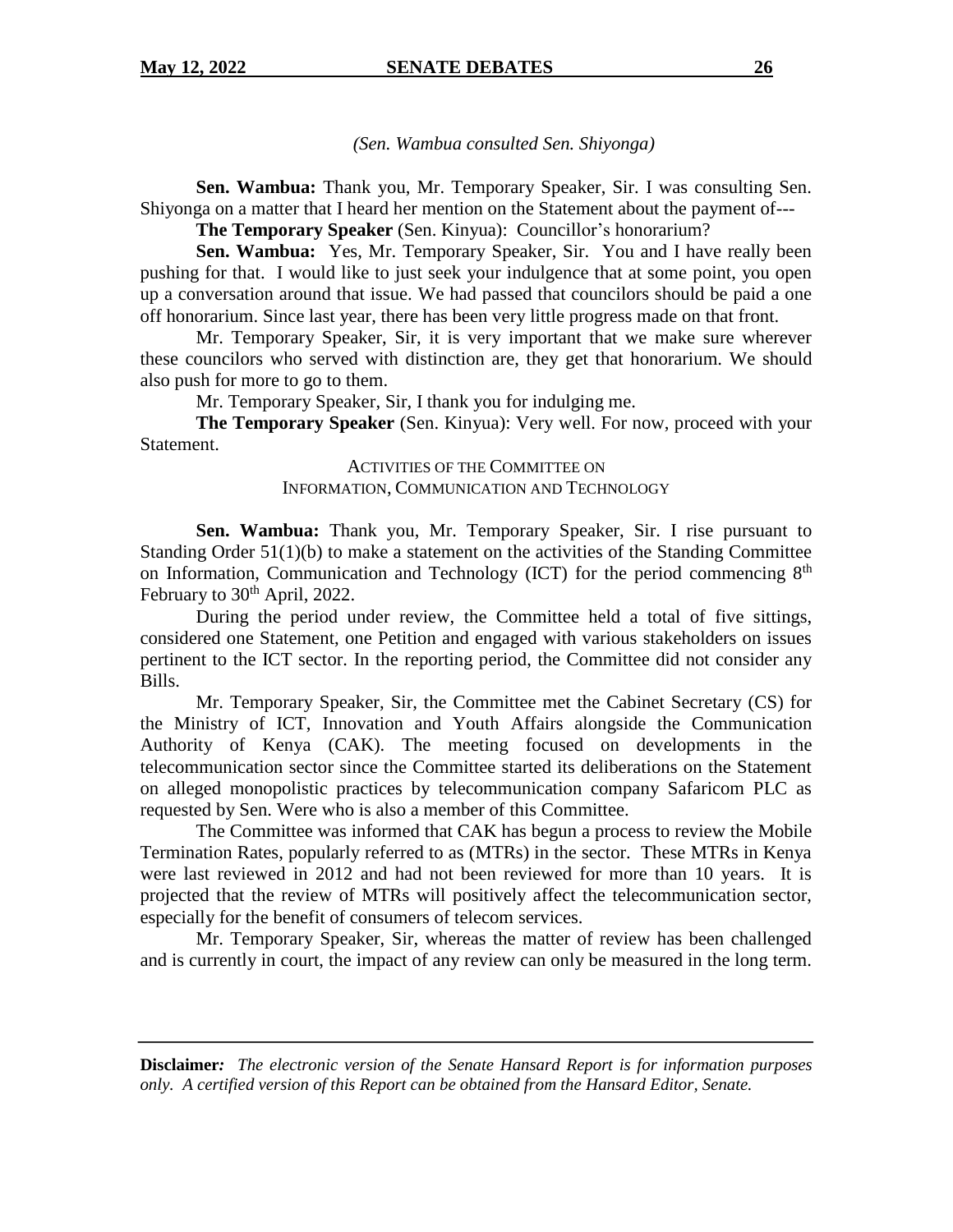It is worth noting that regulatory intervention in the industry after an extended period of time.

While it is still in progress in the telecommunication industry, many may have noticed the implementation of mobile money platform interoperability; that is transfer from M-pesa to Airtel Money and T-Kash.

The Committee met with the National Treasury alongside the Central Bank of Kenya (CBK) who reported that in a bid to enhance the livelihood of Kenyans and deepen financial inclusion, they would be implementing mobile money inter-operability to improve the user experience for merchants and small and medium scale businesses.

Mobile money platform inter-operability had been raised as one of the significant challenges to competition in the telecommunication sector by stakeholders in their submissions to the Committee. We note that the intervention of the Committee through the Statement has yielded a swift response from sector regulators.

The Committee is presently considering the Petition concerning radio frequency interference of Sawanga FM in Kinamba, Laikipia County by Sidai FM. The Committee has met with the Petitioner and is set to meet other relevant stakeholders shortly with the aim of concluding the matter swiftly.

I must take this opportunity at this point to most sincerely thank you for your very positive intervention on that matter and to ensure that justice is served to all the players and everyone that is involved in that conflict. I am very sure that with your intervention and guidance to the Committee, that matter would be resolved very soon and that your people of Laikipia will be better served.

Mr. Temporary Speaker, Sir, lastly, this month, the Committee will focus on concluding the two matters above and table its report before the Senate. The Committee will also finalize and adopt its legacy report.

Mr. Temporary Speaker, Sir, I have read the Statement on behalf of the Chairman of the Standing Committee on Information, Communication and Technology, Sen. Moi. This is also on behalf of Members of the Committee, including you, Mr. Temporary Speaker, Sir, who is an active and dependable Member.

**The Temporary Speaker** (Sen. Kinyua): Thank you, Sen. Wambua.

Let us have the Chairperson, Standing Committee on Land, Environment and Natural Resources, Sen. Mwangi.

## ACTIVITIES OF THE COMMITTEE ON LAND, ENVIRONMENT AND NATURAL RESOURCES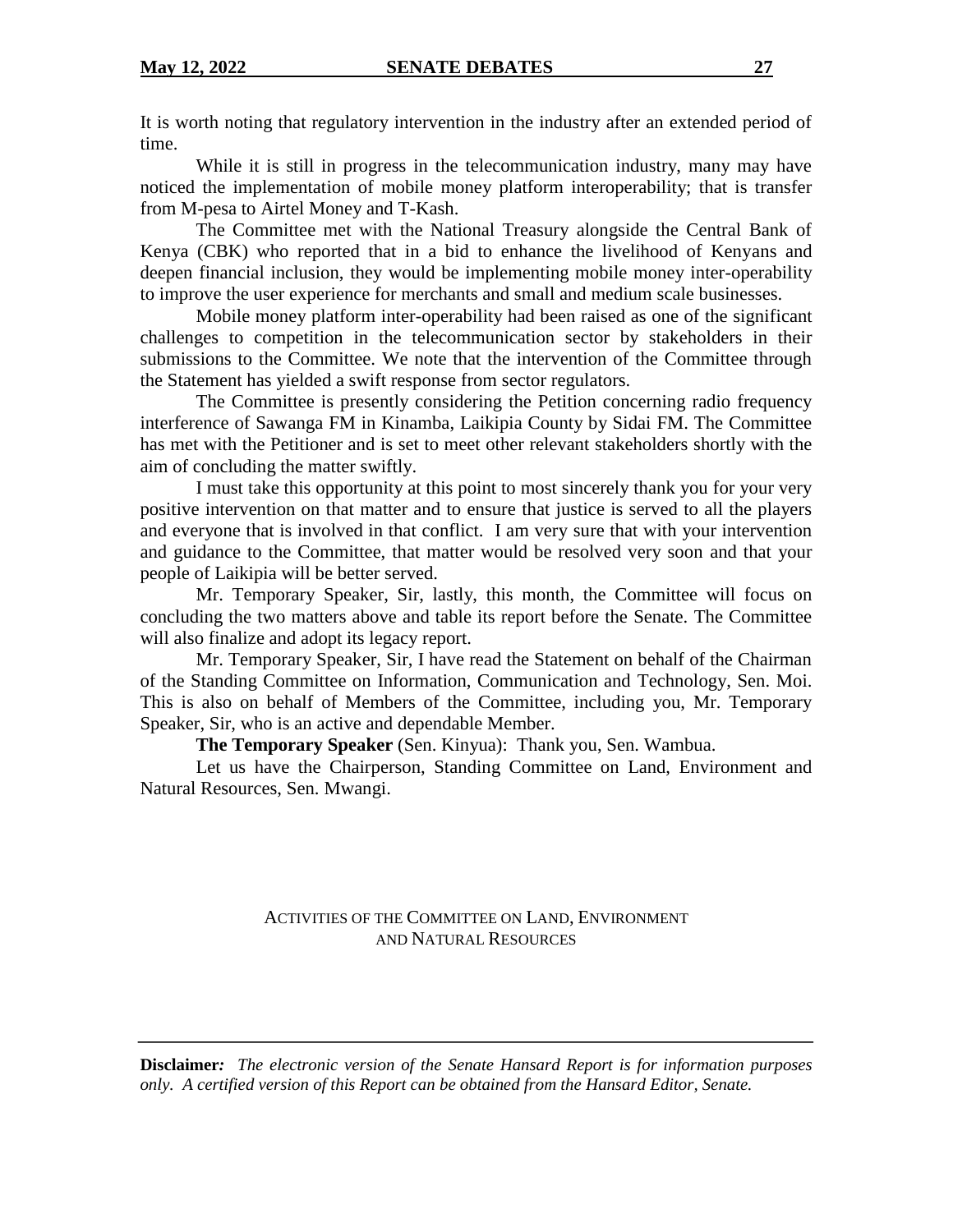**Sen. Mwangi:** Mr. Temporary Speaker Sir, I rise pursuant to Standing Order No.51 (1)(b) to make a Statement on the activities of the Senate Standing Committee on Land, Environment and Natural Resources for the period commencing  $1<sup>st</sup>$  January, 2022 to  $30<sup>th</sup>$  April, 2022.

During the period under review, the Committee held 12 sittings. It considered one legislative proposal, one Bill, seven Petitions and seven Statements.

In respect of Bills, the Committee is currently considering the Sustainable Waste Management Bill (National Assembly Bills No.22 of 2021) and a Report is being prepared for tabling.

This Bill is important because waste has not been useful in this country. However, we have countries in the globe that have been using waste to benefit their residents.

A city like Copenhagen and others are using waste to their advantage. They are using it to raise the standards of the people of Demark rather than wasting it.

During the period under review, the Committee received a legislative proposal from the Ministry of Environment and Forestry regarding the proposed Water Towers Bill, 2022 on 19<sup>th</sup> April, 2022 and is scheduled to retreat to consider the proposal.

Mr. Temporary Speaker, Sir, when this House rises we are going to Mombasa to discuss about the Water Towers Bill. The Ministry of Environment and Forestry is already there. We will meet there as a Committee and deal with this matter.

Mr. Temporary Speaker, Sir, in respect of Statements, the Committee concluded the following seven Statements, regarding-

(i) The status of Kwa Muhu Internally Displaced Persons (IDPs) resettlement farm in Kanjuiri, Ol Kalou in Nyandarua County.

(ii) There are some IDPs who were settled in Ol Kalou after the post-election violence. They were taken to a farm that belonged to a person known as 'Muhu'.

The Government committed that the land would be bought, but it has not been paid for and the IDPs were being chased away. The owner of the land had gone to court to evict the IDPs. The Committee dealt with this matter. Fortunately, the Ministry of Lands and Physical Planning had agreed to settle those IDPs there and pay for the land so that they can find a will perhaps solve this problem.

(iii) The Incessant human-elephant conflict in Najile Area of Ewaso Kidong, Olokiringi'a and Sairashie in Kajiado County.

This is the normal human-wildlife cases which are quite a number in Kenya. We were dealing with this particular one as a Committee.

(iv) The Status of water boreholes installed by the Nairobi Metropolitan Services (NMS) across Nairobi City County;

(v) The Progress in compensating Kagaa-Kilifi Land Owners Group with reference to LR.No. 2859 and 1427 of Kilifi County;

- (vi) The demolition of Martin Luther Primary School in Makadara Constituency, Nairobi City County;
- (vii) The status of titling of Government learning institutions.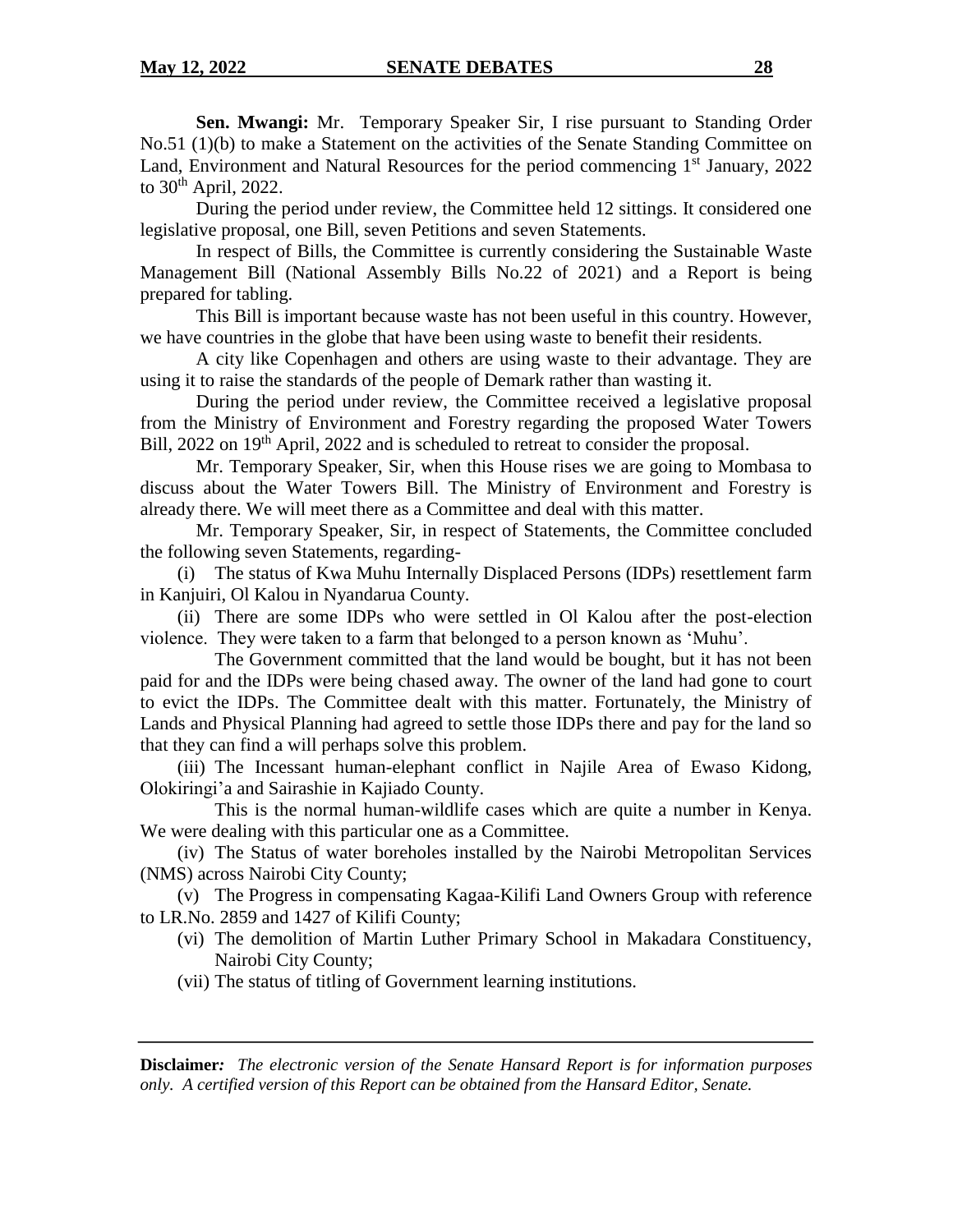Mr. Temporary Speaker, Sir, there are quite a number of learning institutions within the country whose land had not been titled. So, the Committee dealt with this matter.

We are hoping that the Ministry of Lands and Physical planning will give tile deeds to Government institutions, particularly the learning institutions so that their land is not grabbed by grabbers in this country who are quite many.

Mr. Temporary Speaker, Sir, the Committee is currently considering a Statement requested by Sen. Paul Githiomi, MP, regarding the delay in issuance of title deeds to the members of Gwa Kung'u Self-help Group in Ndaragwa Constituency, Nyandarua County; Statement requested by Sen. Aaron Cheruiyot, MP, regarding land transactions by multinationals without the involvement of the national or county governments; Statement requested by Sen. Millicent Omanga, MP, regarding the alleged irregular ownership and use of land referenced as LR. No. 336/64, in Babadogo, Nairobi City County; Statement requested by Sen. Paul Githiomi, MP, regarding the rampant destruction of food crops by elephants in Kiriita Ward, Ndaragwa Constituency, Nyandarua County; Statement requested by Sen. John Kinyua, MP, regarding insecurity in Laikipia County, and the need to clear land around the Laikipia Nature Conservancy; Statement requested by Sen. George M. Khaniri, MGH, MP, regarding obsolete technology used by the Kenya Meteorological Department (KMD) and the Statement requested by Sen. Johnes Mwaruma, MP, regarding the status of Nyangoro Water Project in Taita Taveta County.

Mr. Temporary Speaker, Sir, these were quite a number of Statements by different Senators and the Committee dealt with them, particularly this one for Nyandarua County.

It is important for the Ministry of Lands and Physical Planning to issue title deeds to owners of Gwa kung'u Village because they do not have them and this land was allocated to them a number of years ago.

Mr. Temporary Speaker, Sir, the Committee is currently considering seven Petitions. The Committee is finalizing its meetings with the relevant stakeholders and is scheduled to conduct a Report writing retreat thereafter to conclude on the Petitions to table the Reports before the next reporting period.

Mr. Temporary Speaker, Sir, tonight, we are going to Mombasa to ensure that all these reports have been written. We will report back to this House next week and table the reports.

In respect of county visits, the Committee conducted a site visit to Nyandarua and Embu counties on 28<sup>th</sup> February, 2022, following two Statements and a Petition.

Thereafter, the Committee conducted another site visit to Bungoma and Nandi counties on  $16<sup>th</sup>$  March, 2022 and  $16<sup>th</sup>$  March, 2022, respectively to consider two Petitions.

Mr. Temporary Speaker, Sir, one was in Bungoma and it was finalised. It was about forest that had been gazetted. The gazetted area belonged to individuals who had title deeds for their land. This matter was sorted out and the Ministry degazetted the same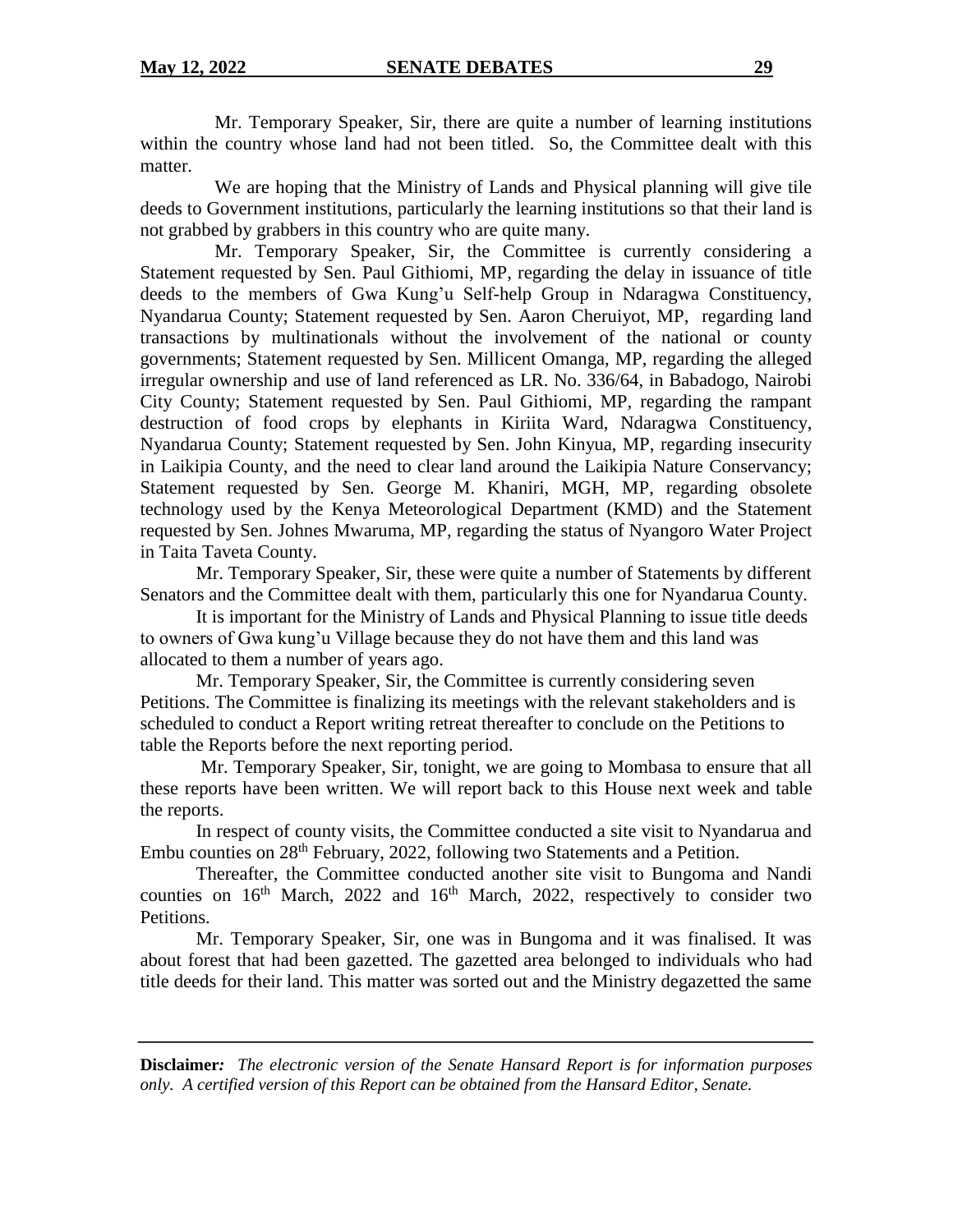for the land to revert to the owners and now they are living there happily. The Committee accomplished the mission of ensuring that those people have been settled on their land.

Mr. Temporary Speaker, Sir, the following activities will form part of the Committee's business for the next quarter. I believe that very soon we will be adjourning *Sine Die*. I do not know whether we shall accomplish this, but I believe we should be able to do a lot. We will do what we can handle and leave the rest to the next Senate. What is left is:

- (i) Publish Legislative Proposals it has received from various stakeholders;
- (ii) Conclude and prepare Reports on seven (7) Petitions pending before the Committee;
- (iii) Conclude all the Statements pending before the Committee and follow up on the implementation of recommendations on the Reports it has tabled in the House. You are aware that we have no Implementation Committee in this House. We have not formed one.

It is the interest of the Committee that whatever reports that have been written by the Committee should be implemented. The only way this can be done is a follow up by the Committee to ensure that the reports have been implemented.

Mr. Temporary Speaker, Sir, I thank you for giving me an opportunity to present this Report.

**The Temporary Speaker** (Sen. Kinyua): Thank you, Sen. Mwangi.

The Chairpersons of the Standing Committee on National Security, Defense and Foreign Relations and Standing Committee on Roads and Transportation are not around.

The Statement on the activities of those two committees are, therefore, deferred.

Hon. Senators, the Chairperson Sessional Committee on Public Accounts and Investments is also not around. The Statement on the activities of that Committee is also deferred

> ACTIVITIES OF THE COMMITTEE ON NATIONAL SECURITY, DEFENCE AND FOREIGN RELATIONS

## ACTIVITIES OF THE COMMITTEE ON ROADS AND TRANSPORTATION

ACTIVITIES OF THE COMMITTEE ON COUNTY PUBLIC ACCOUNTS AND INVESTMENTS

*(Statements Deferred)*

**The Temporary Speaker** (Sen. Kinyua): The Senate Majority Leader, you may proceed.

## BUSINESS FOR THE WEEK COMMENCING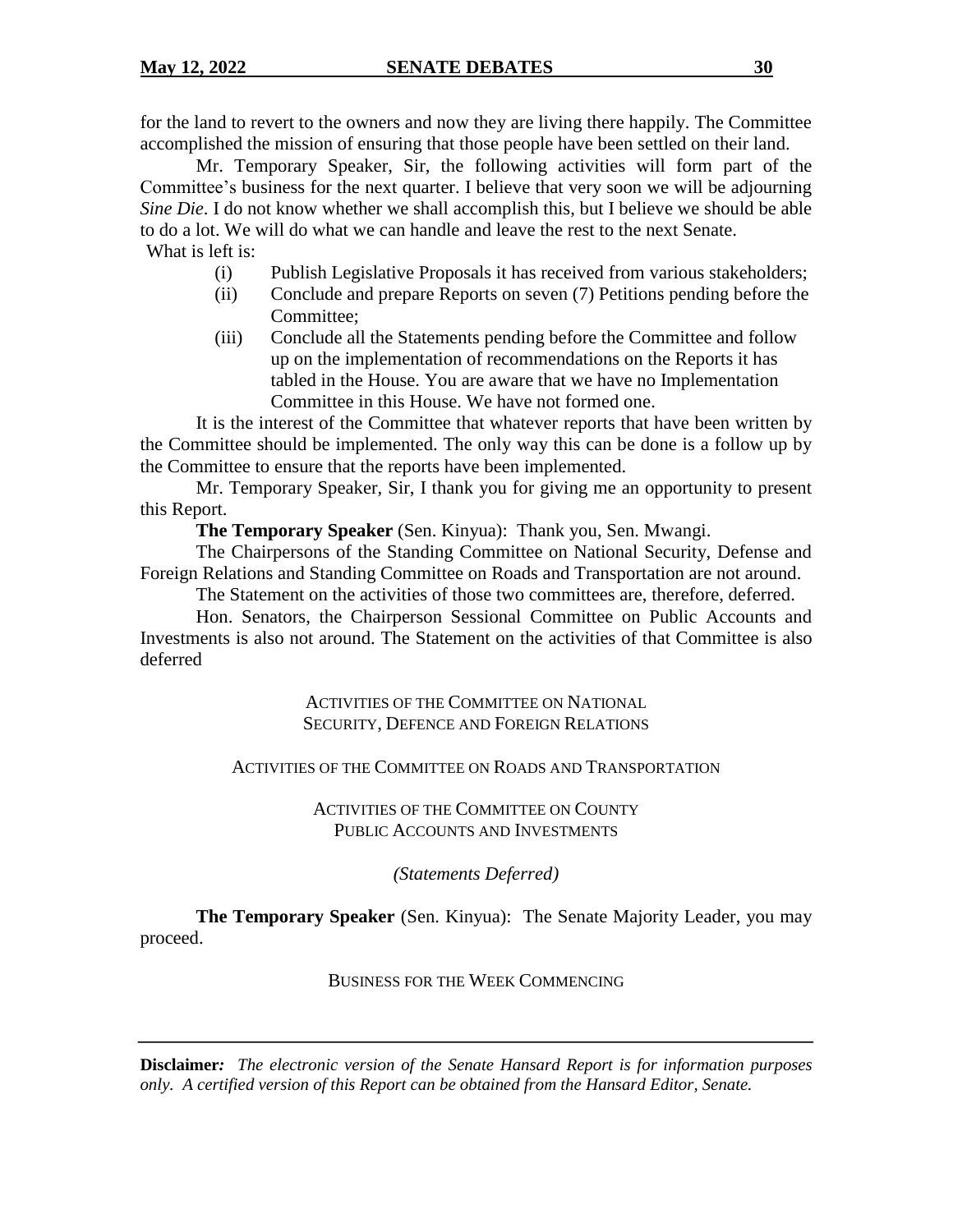TUESDAY, 17TH MAY, 2022

**The Senate Majority Leader** (Sen. Poghisio): Mr. Speaker, Sir, pursuant to Standing Order 52(1), I hereby present to the Senate, the business of the House for the week commencing Tuesday,  $17<sup>th</sup>$  May, 2022.

On Tuesday, 17th May, 2022, the Senate Business Committee (SBC) will consider and approve the business for Tuesday,  $17<sup>th</sup>$  May, 2022 which is projected to also contain business that will not be concluded in today's Order Paper. The SBC will further consider Bills at the Second Reading and Committee of the Whole stages as well as Motions as contained in the Programme of Senate Business.

On Wednesday, 18th May, 2022, the Senate will continue with business that will not be concluded on Tuesday, 17th May, 2022 and any other business scheduled by the SBC.

On Thursday,  $19<sup>th</sup>$  May, 2022, the Senate will continue with business that will not be concluded on Wednesday,  $18<sup>th</sup>$  May, 2022 and any other business scheduled by the SBC.

There are sixteen (16) Bills at the Second Reading stage, nine (9) of which have been listed in today's Order Paper for Division at Orders Nos.9 to 18. Additionally, there are eleven (11) Bills that are at the Committee of the Whole stage; seven (7) of which have also been listed in today's Order Paper for Division at Orders Nos. 21 to 27.

Cognizant that the end of the term of the Twelfth Parliament is nigh, and observing that there is critical business pending before the House, including the County Allocation of Revenue Bill (Senate Bills No.1 of 2022) and the County Governments Additional Allocation Bill (Senate Bills No.2 of 2022), among others; I take this opportunity to urge hon. Senators to avail themselves for the voting process for a speedy transition to the next stage of the Bills. I also urge respective Movers of the Bills and Senators moving amendments to avail themselves in the Chamber to prosecute the business accordingly.

In this regard, I also urge Standing Committees to expedite consideration of the business pending before them and table the reports accordingly, pursuant to the Standing Orders.

In conclusion, I wish to aver that we have a brief period to prosecute the pending business before the Senate. Considering that the Senate is scheduled to adjourn on Thursday,  $19<sup>th</sup>$  May, 2022 for a short recess until 6<sup>th</sup> June, 2022. In light of this, I urge the offices of the Senate Majority Whip and the Senate Minority Whip to ensure that the requisite number of Senators is attained for the House to undertake the divisions before we proceed for this recess.

Additionally, I urge all of us to redouble our efforts in order to conclude all business before the Senate.

I thank you and hereby lay the statement on the Table of the Senate.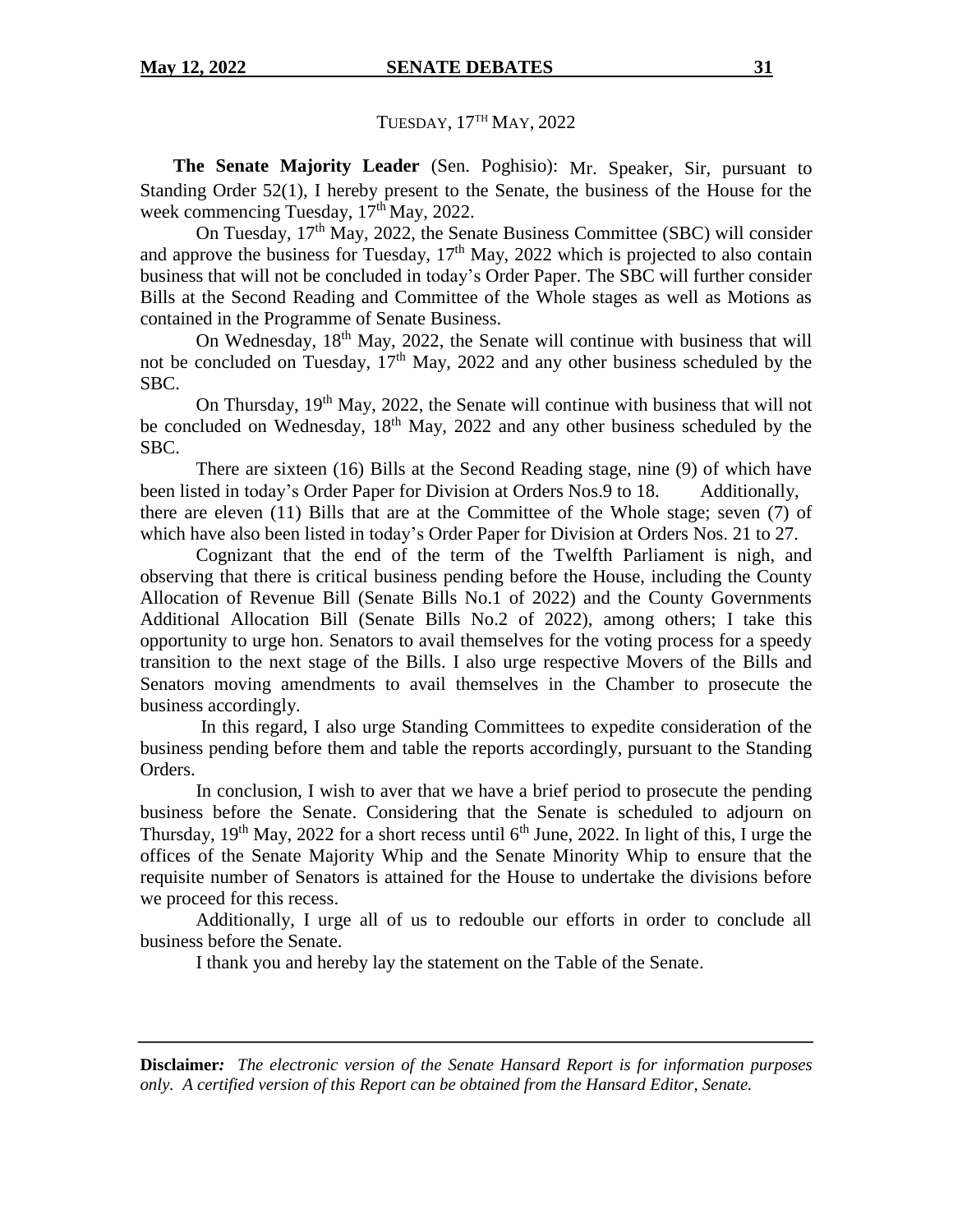*(Sen. Poghisio laid the document on the Table)*

**Temporary Speaker** (Sen. Kinyua): Next Order!

## **BILLS**

## *First Reading*

THE COUNTY GOVERNMENTS ADDITIONAL ALLOCATION BILL (SENATE BILLS NO. 2 OF 2022)

*(Order for First Reading read - Read the First Time and ordered to be referred to the relevant Committee)* 

**The Temporary Speaker** (Sen. Kinyua): Hon. Senators, we cannot prosecute Order Nos.9, 10, 11, 12, 13, 14, 15, 16, 17, 18, 19, 20, 21and 22 because they are all supposed to go for Division and we do not have requisite quorum. I, therefore, defer those Orders.

## **BILLS**

*Second Reading*

THE COUNTY ALLOCATION OF REVENUE BILL (SENATE BILLS NO. 1 OF 2022)

*(Bill deferred)*

## **BILL**

*Second Reading*

THE LANDLORD AND TENANT BILL (NATIONAL ASSEMBLY BILL NO. 3 OF 2021)

*(Division)*

*(Bill deferred)*

## **BILL**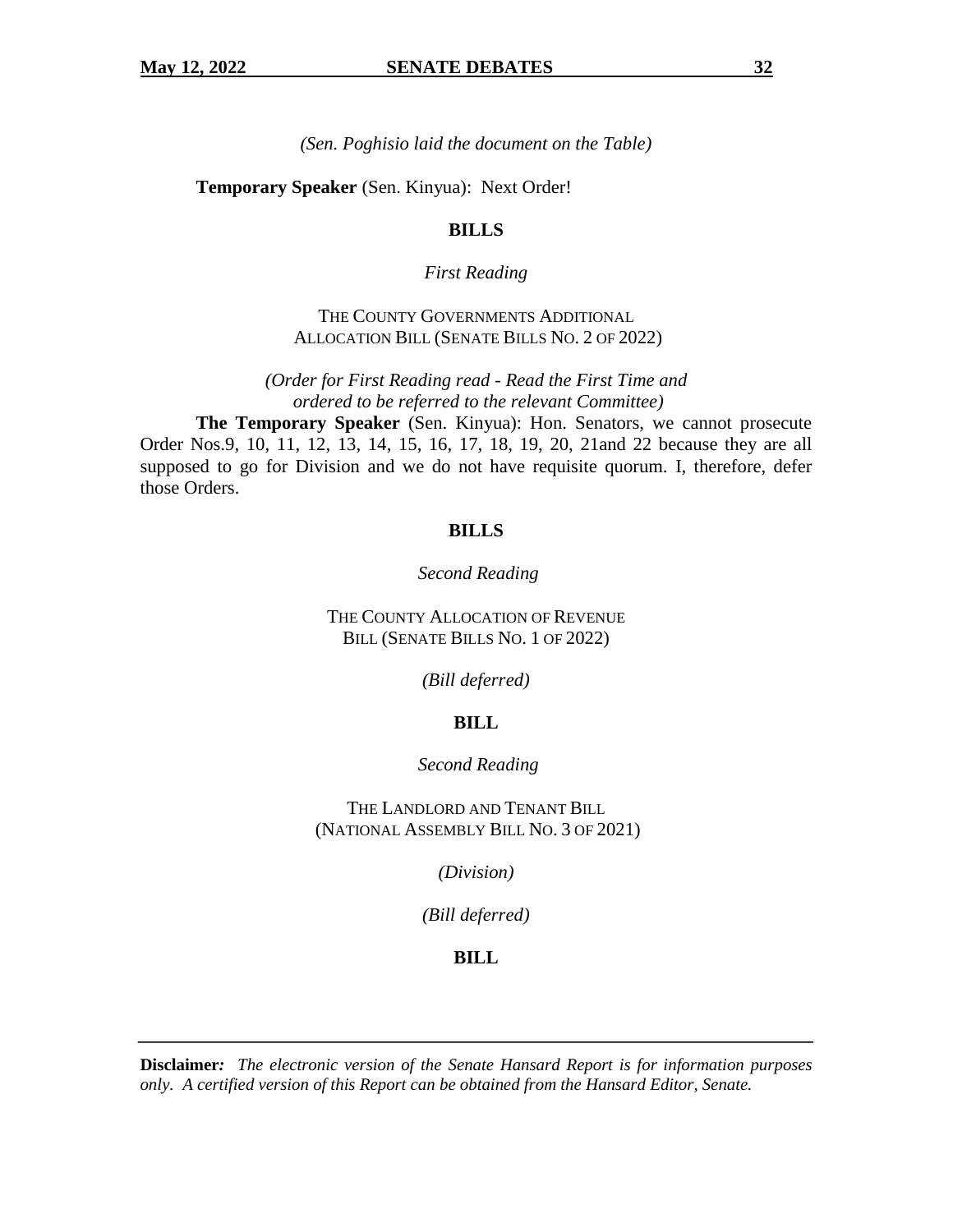*Second Reading*

THE PERSONS WITH DISABILITIES (AMENDMENT) BILL (SENATE BILLS NO. 29 OF 2020)

*(Division)*

*(Bill deferred)*

## **BILL**

#### *Second Reading*

THE ELECTION CAMPAIGN FINANCING (AMENDMENT) BILL (SENATE BILLS NO.51 OF 2021)

*(Division)*

*(Bill deferred)*

## **BILL**

*Second Reading*

THE EMPLOYMENT (AMENDMENT) BILL (SENATE BILLS NO. 54 OF 2021)

*(Division)*

*(Bill deferred)*

**BILL** *Second Reading*

THE COTTON INDUSTRY DEVELOPMENT BILL (SENATE BILLS NO. 55 OF 2021

*(Division)*

*(Bill deferred)*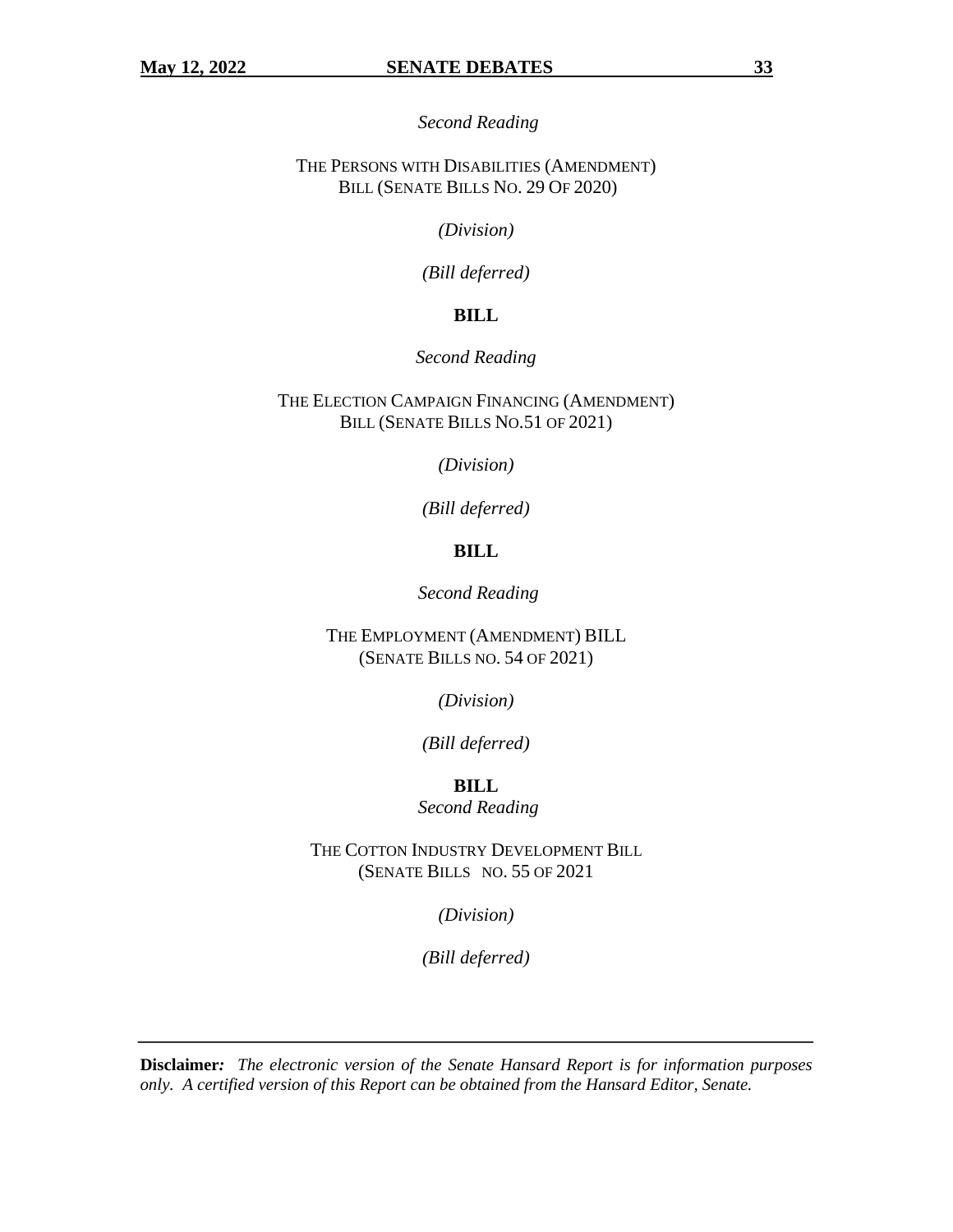#### **BILL**

#### *Second Reading*

THE SUGAR BILL (NATIONAL ASSEMBLY BILLS NO. 68 OF 2019)

*(Division)*

*(Bill deferred)* 

## **BILL**

*Second Reading*

THE PUBLIC PROCUREMENT AND ASSET DISPOSAL (AMENDMENT) BILL (NATIONAL ASSEMBLY BILLS NO. 32 OF 2021)

*(Division)*

*(Bill deferred)*

## **BILL**

*Second Reading*

THE SACCO SOCIETIES (AMENDMENT) BILL (NATIONAL ASSEMBLY BILLS NO. 55 OF 2021)

*(Division)*

*(Bill deferred)*

## **BILL**

*Second Reading*

THE SUSTAINABLE WASTE MANAGEMENT BILL (NATIONAL ASSEMBLY BILLS NO. 22 OF 2021)

*(Division)*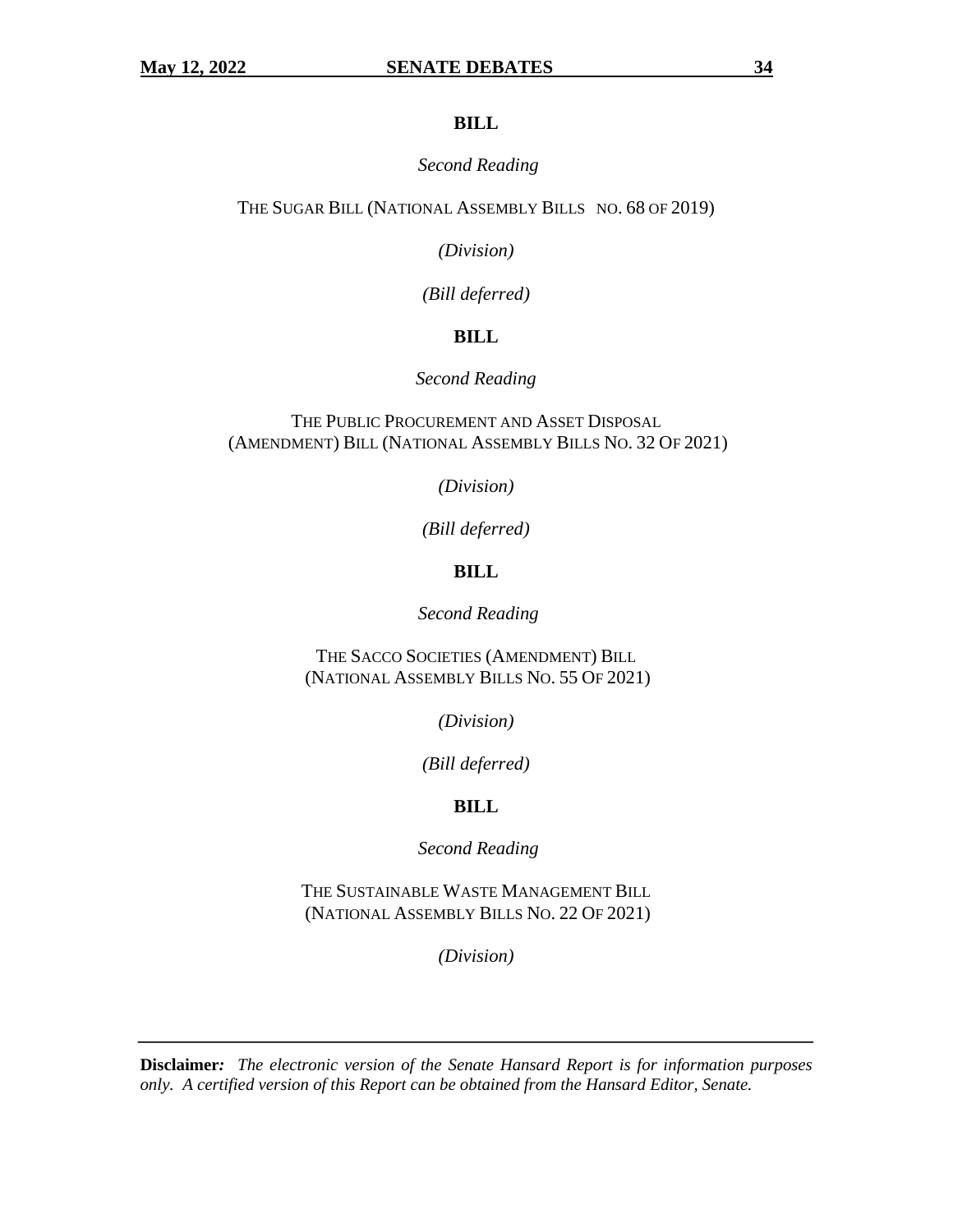*(Bill deferred)*

#### **BILL**

#### *Second Reading*

THE NATIONAL COHESION AND PEACE BUILDING BILL (SENATE BILLS NO. 19 OF 2021)

*(Division)*

*(Bill deferred)*

#### **BILL**

*Second Reading*

THE COUNTY E-HEALTH BILL (SENATE BILLS NO. 39 OF 2021)

*(Division)*

*(Bill deferred)*

#### **MOTION**

#### ADOPTION OF AUDIT REPORTS FOR COUNTY EXECUTIVES FOR FYS 2018/2019, 2016/2017, AND 2017/2018 (VOLUMES I, II AND III)

THAT, the Senate adopts the Report of the Sessional Committee on County Public Accounts and Investments on consideration of the Reports by the Auditor General on the Financial Statements of the following County Executivesfor the Financial Year 2018/2019- Embu; Homa-Bay; Kericho; Kilifi; Kirinyaga; Kisii; Kwale; Machakos; Mombasa; Nandi; Baringo; Bomet; Garissa; Kajiado; and West Pokot as contained in Volume 1 of the Report and the following County Executives-Isiolo; Kakamega; Kisumu; Laikipia; Mandera; Marsabit; Nakuru; Narok; Nyandarua; Samburu; Taita Taveta; Trans-Nzoia; Uasin- Gishu; Vihiga; and Wajir, as contained in Volume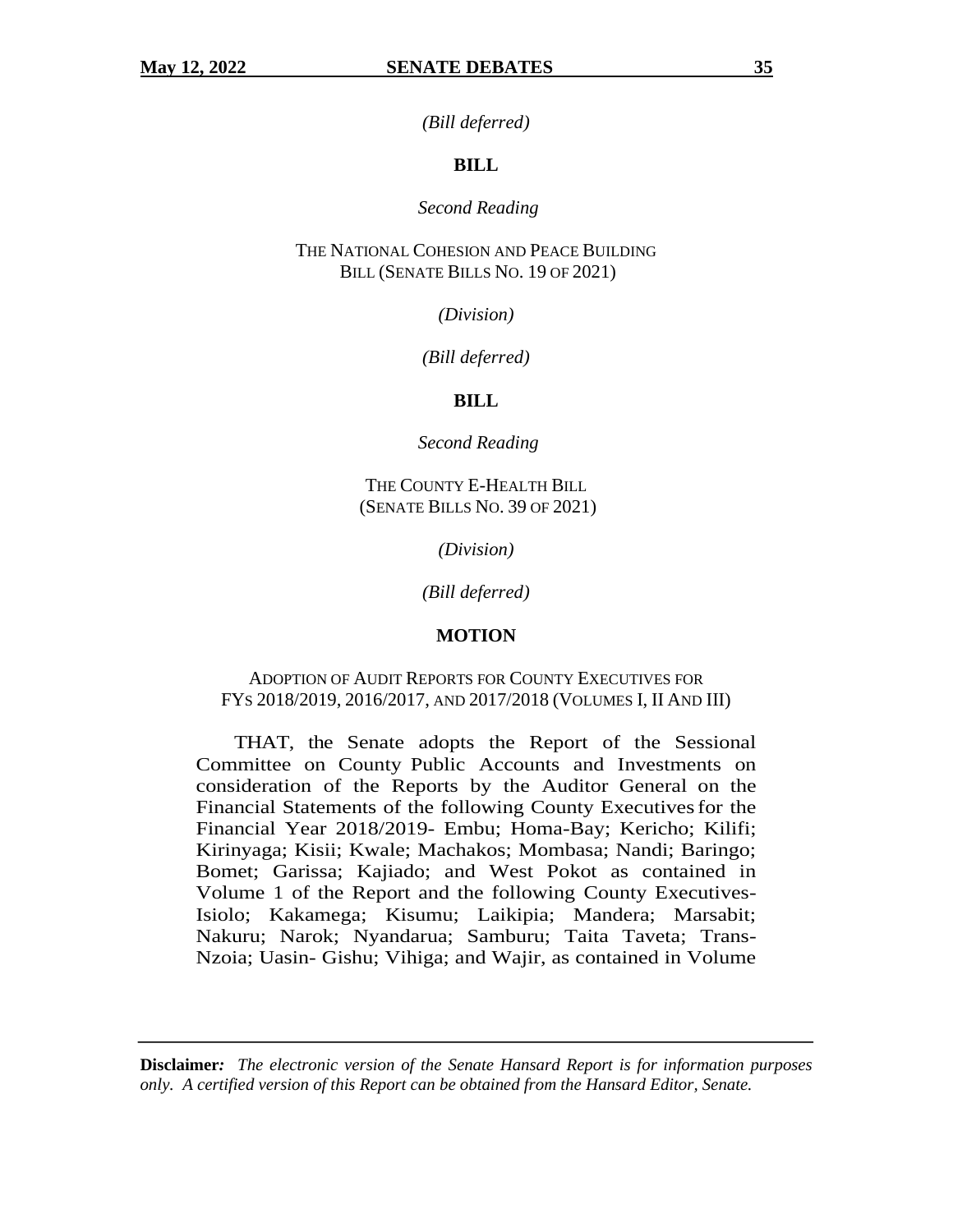2 of the Report, Laid on the Table of the Senate on Thursday 2nd December, 2021.

#### *(Division)*

#### *(Motion deferred)*

#### **MOTION**

## ADOPTION OF THE SPECIAL AUDIT REPORT ON UTILIZATION OF COVID FUNDS BY 28 COUNTY GOVERNMENTS

THAT, the Senate adopts the Report of the Standing Committee on Health on the special audit report on utilization of COVID-19 funds by twenty-eight (28) county governments, laid on the Table of the Senate on Wednesday, 9th February, 2022.

*(Division)*

*(Motion deferred)*

 Hon. Senators, further, Order Nos. 23, 24, 25, 26, 27, 28, 29, 30, 31, 32, 33, 34 and 35 also deferred because we do not have the requisite quorum to execute them.

## **COMMITTEE OF THE WHOLE**

THE INTERGOVERNMENTAL RELATIONS (AMENDMENT) BILL (SENATE BILLS NO. 37 OF 2021)

*(Division)*

*(Committee of the whole deferred)*

## **COMMITTEE OF THE WHOLE**

THE LAW OF SUCCESSION (AMENDMENT) BILL (SENATE BILLS NO. 15 OF 2021) *(Division)*

*(Committee of the whole deferred)*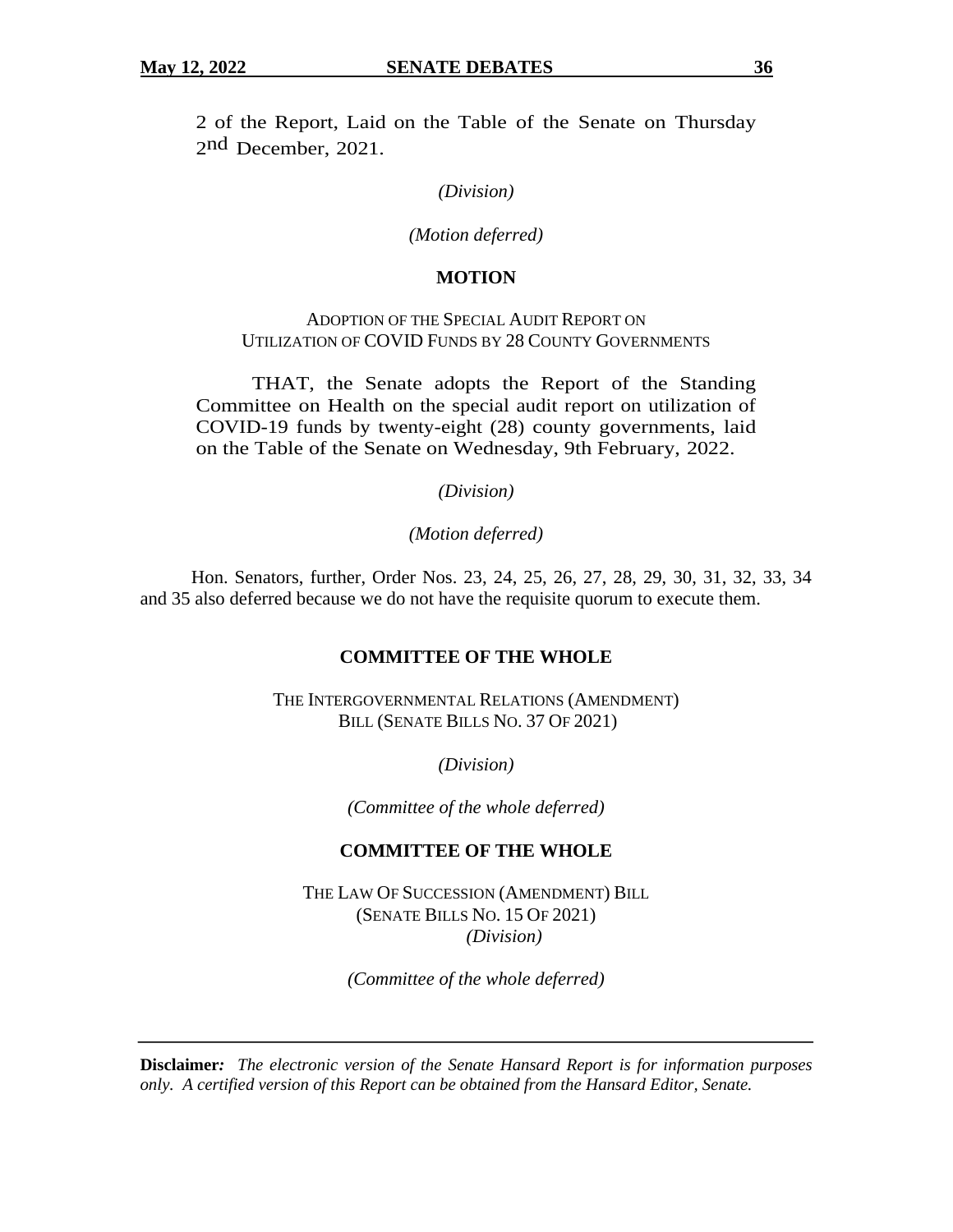## **COMMITTEE OF THE WHOLE**

THE PRESERVATION OF HUMAN DIGNITY AND PROTECTION OF ECONOMIC AND SOCIAL RIGHTS BILL (SENATE BILLS NO. 21 OF 2021)

*(Division)*

*(Committee of the whole deferred)*

## **COMMITTEE OF THE WHOLE**

THE LIFESTYLE AUDIT BILL (SENATE BILLS NO. 36 OF 2021)

*(Division)*

*(Committee of the whole deferred)*

## **COMMITTEE OF THE WHOLE**

THE SPECIAL NEEDS EDUCATION BILL (SENATE BILLS NO. 44 OF 2021)

*(Division)*

*(Committee of the whole deferred)*

## **COMMITTEE OF THE WHOLE**

THE MENTAL HEALTH (AMENDMENT) BILL (SENATE BILLS NO. 28 OF 2020)

*(Consideration of National Assembly Amendments)*

*(Division)*

*(Committee of the whole deferred)*

## **COMMITTEE OF THE WHOLE**

THE IRRIGATION (AMENDMENT) BILL (NATIONAL ASSEMBLY BILLS NO. 12 OF 2021)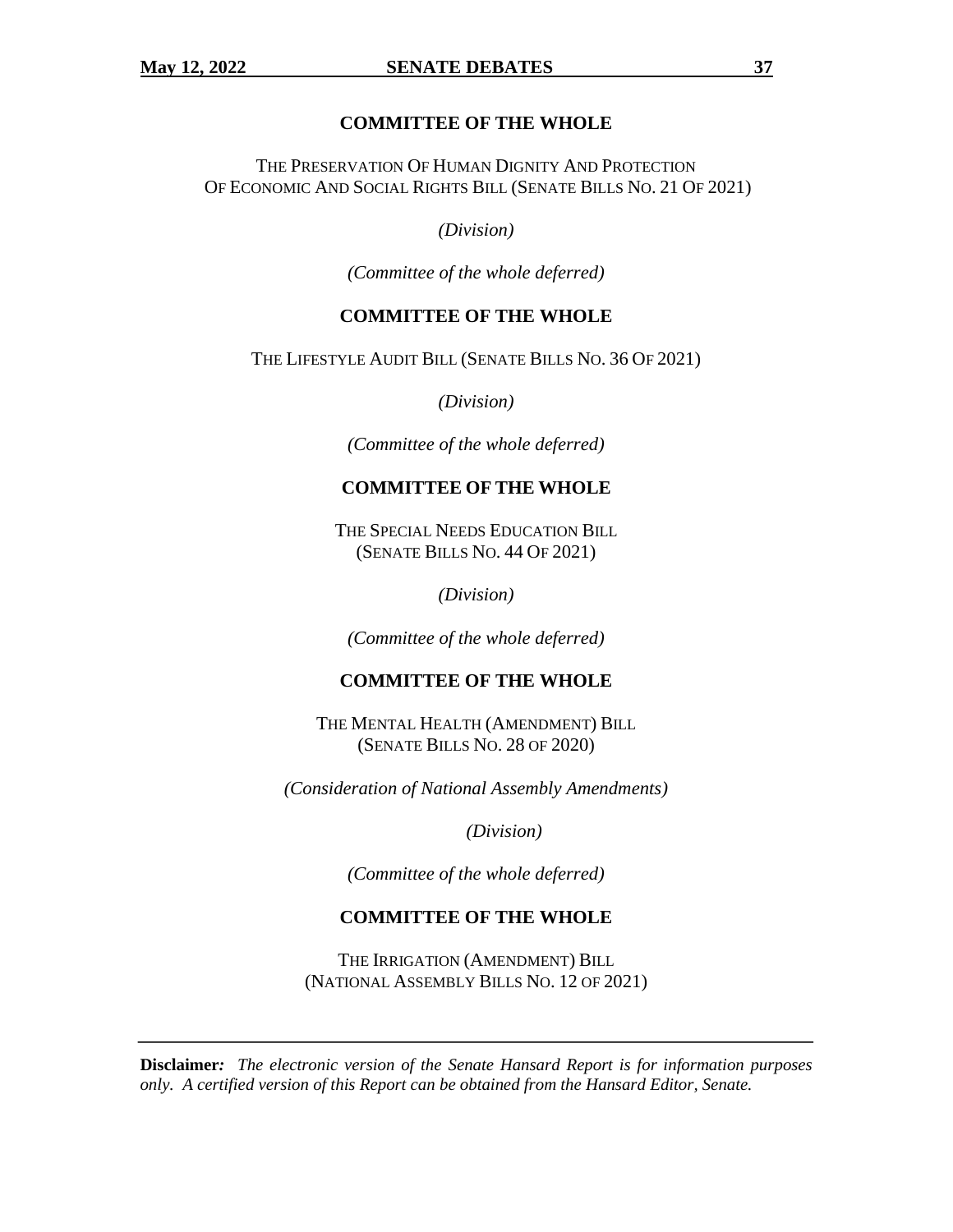*(Division)*

*(Committee of the whole deferred)*

## **COMMITTEE OF THE WHOLE**

THE COUNTY ALLOCATION OF REVENUE BILL (SENATE BILLS NO.1 OF 2022)

*(Committee of the whole deferred)*

## **COMMITTEE OF THE WHOLE**

THE ELECTIONS (AMENDMENT) (NO.3) BILL (SENATE BILLS NO.48 OF 2021)

*(Committee of the whole deferred)*

## **COMMITTEE OF THE WHOLE**

THE KENYA MEDICAL SUPPLIES AUTHORITY (AMENDMENT) BILL (SENATE BILLS NO. 53 OF 2021)

*(Committee of the whole deferred)*

## **COMMITTEE OF THE WHOLE**

THE STREET VENDORS (PROTECTION OF LIVELIHOOD) BILL (SENATE BILLS NO. 7 OF 2021)

*(Committee of the whole deferred)*

## **COMMITTEE OF THE WHOLE**

THE COUNTY RESOURCE DEVELOPMENT BILL (SENATE BILLS NO. 45 OF 2021)

*(Committee of the whole deferred)*

#### **COMMITTEE OF THE WHOLE**